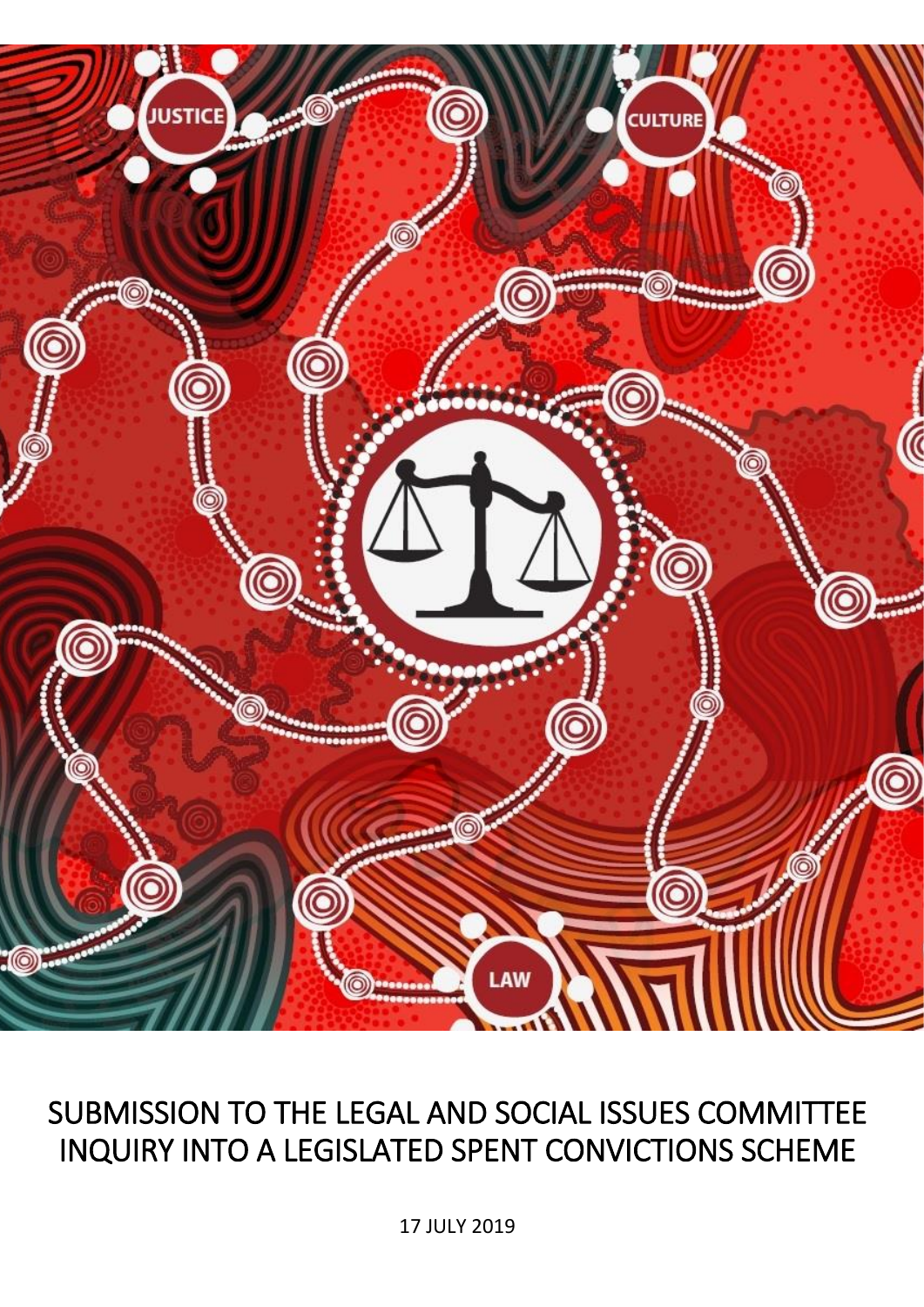## **BACKGROUND TO THE VICTORIAN ABORIGINAL LEGAL SERVICE**

The Victorian Aboriginal Legal Service (VALS) is an Aboriginal Community Controlled Organisation established in 1972 by committee and incorporated in 1975. VALS is committed to caring for the safety and psychological well-being of clients, their families and communities and respecting the cultural diversity, values and beliefs of our clients. VALS vision is to ensure that Aboriginal Victorians are treated with true justice before the law, our human rights are respected, and we have the choice to live a life of the quality we wish.

We operate in a number of strategic forums which help inform and drive initiatives to support Aboriginal people in their engagement with the justice, and broader legal system, in Victoria. We have strong working relationships with the other five peak ACCOs in Victoria and we regularly support our clients to engage in services delivered by our sister organisations. Our legal practice spans across Victoria and operates in the areas of criminal, family law and civil law. In our civil practice, we provide legal assistance to clients to obtain a Working With Children Check, and we regularly see the challenges faced by Aboriginal people with a criminal record in accessing employment.

Our 24-hour support service is backed up by the strong community-based role our Client Service Officers play, in being the first point of contact when an Aboriginal person is taken into custody, through to the finalisation of legal proceedings. Our community legal education program supports the building of knowledge and capacity within the community so our people can identify and seek help on personal issues before they become legal challenges.

We seek to represent women, men and children who come to us for assistance in their legal matters, and are only hindered in doing this where there is a legal conflict of interest and we cannot act. If this is the case, we provide warm referrals to other suitable legal representatives, which include Victoria Legal Aid, Djirra, community legal centres and private practitioners as appropriate.

#### **ACKNOWLDGEMENTS**

VALS takes this opportunity to acknowledge Aboriginal and Torres Strait Islander people and traditional owners throughout Victoria, including elders past and present. We acknowledge the strength and bravery of our clients who have allowed us to share their stories as part of this submission.

We also acknowledge the following staff members who collaborated to prepare this submission:

- Isabel Robinson, Policy and Advocacy Officer
- Rachel Gleeson, Civil Lawyer
- Beau Patterson, Civil Lawyer (DLA secondee)
- Sophia Blosfelds, Civil Lawyer
- Kate Browne, Civil Lawyer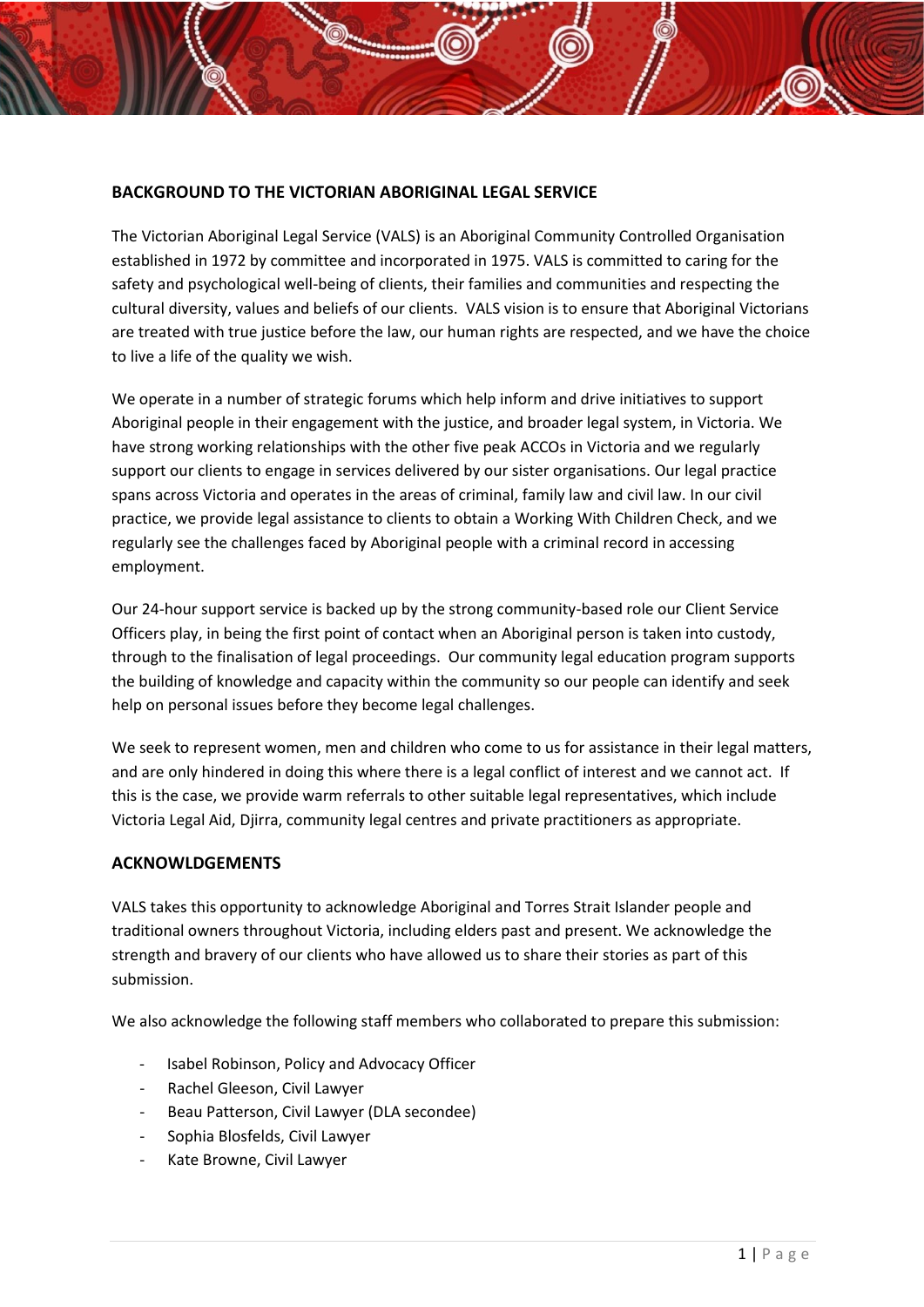# **SUMMARY OF RECOMMENDATIONS**

| <b>Recommendation 1:</b> | The definition of conviction should align with Section 7 of the Sentencing Act<br>1991 (Vic), whereby a finding of guilt without recording a conviction is not<br>considered to be a conviction.                                                                                                                                     |
|--------------------------|--------------------------------------------------------------------------------------------------------------------------------------------------------------------------------------------------------------------------------------------------------------------------------------------------------------------------------------|
| <b>Recommendation 2:</b> | A finding of guilt without recording a conviction should be automatically and<br>immediately spent. If the "non-conviction" sentence also includes conditions,<br>the sentence should be spent immediately after the conditions are<br>completed.                                                                                    |
| <b>Recommendation 3:</b> | Convictions for which a sentence of less than four years imprisonment is<br>imposed, should become spent automatically. The eligibility limit for the<br>Victorian Spent Convictions Scheme should include terms of imprisonment<br>and be based on the length of the imposed sentence rather than the<br>maximum possible sentence. |
| <b>Recommendation 4:</b> | The Spent Convictions Scheme should not include blanket exclusions for<br>certain categories of offences.                                                                                                                                                                                                                            |
| <b>Recommendation 5:</b> | Individuals convicted of offences that are not automatically spent, should be<br>able to apply for their conviction to be spent on the basis of special<br>circumstances, where it is in the interests of justice to do so.                                                                                                          |
| <b>Recommendation 6:</b> | Convictions should become spent automatically after the relevant waiting<br>period.                                                                                                                                                                                                                                                  |
| <b>Recommendation 7:</b> | Waiting periods should commence from the date of conviction, not from the<br>end of the sentence (custodial or otherwise).                                                                                                                                                                                                           |
| <b>Recommendation 8:</b> | Applications to have convictions become spent on the basis of special<br>circumstances should be heard by the Victorian Civil and Administrative<br>Tribunal (VCAT).                                                                                                                                                                 |
| <b>Recommendation 9:</b> | A waiting period of 10 years before a conviction can be spent is arbitrary and<br>onerous. The legislated Spent Convictions Scheme should adopt a graduated<br>model, whereby the waiting period is determined with reference to the<br>length of the sentence imposed and the person's age.                                         |
|                          | Recommendation 10: The same waiting period should apply for both children and young people, to<br>align with Victoria's dual-track system.                                                                                                                                                                                           |

\_\_\_\_\_\_\_\_\_\_\_\_\_\_\_\_\_\_\_\_\_\_\_\_\_\_\_\_\_\_\_\_\_\_\_\_\_\_\_\_\_\_\_\_\_\_\_\_\_\_\_\_\_\_\_\_\_\_\_\_\_\_\_\_\_\_\_\_\_\_\_\_\_\_\_\_\_\_

 $\circledcirc$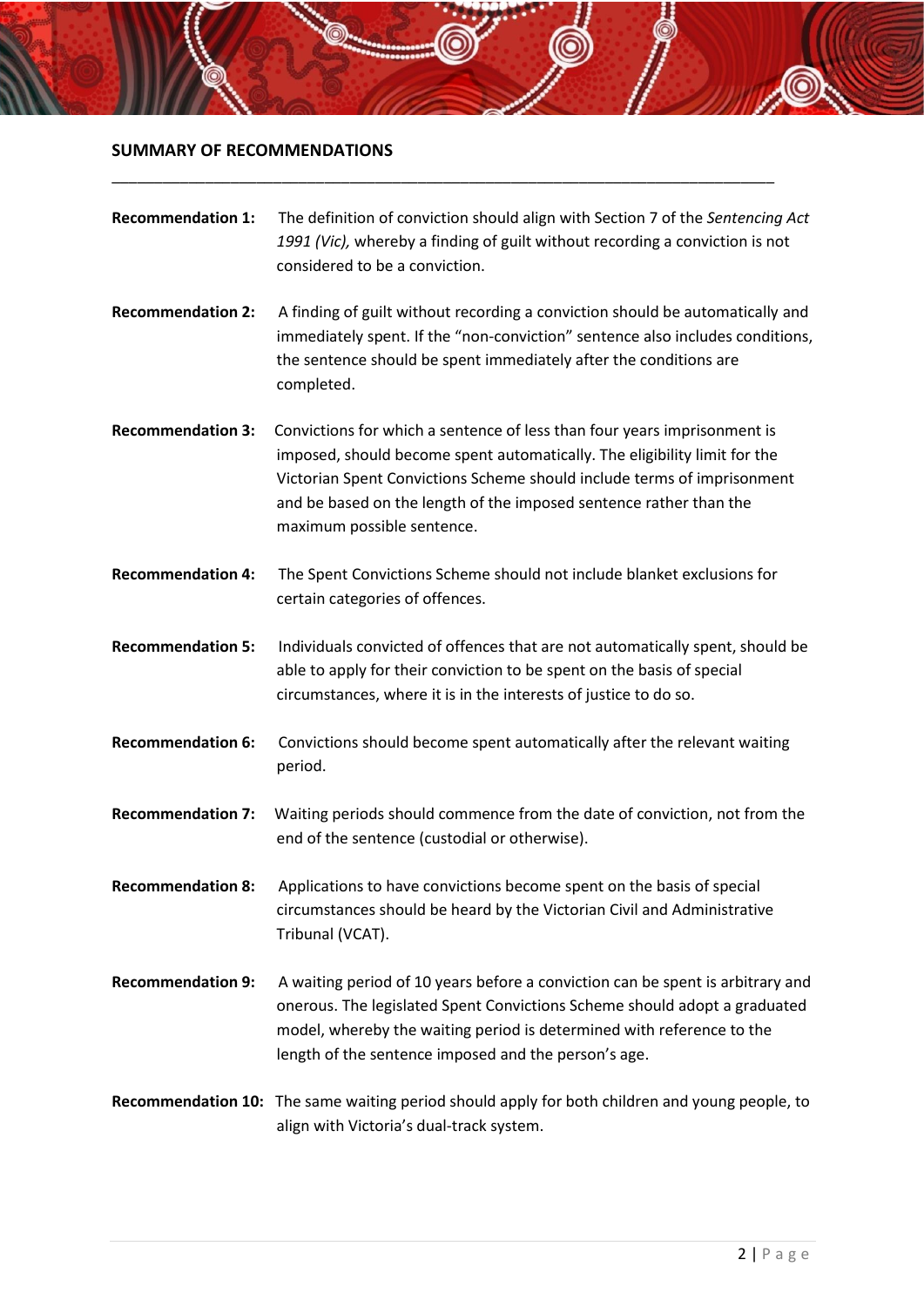| <b>Recommendation 11:</b> | For the purposes of the waiting period, the definition of "minor offence"<br>should be much broader and any definition should align with a framework<br>for the scheme that is focused on fairness and rehabilitation.                                                                                                                                                                                                                                                                                                                                        |
|---------------------------|---------------------------------------------------------------------------------------------------------------------------------------------------------------------------------------------------------------------------------------------------------------------------------------------------------------------------------------------------------------------------------------------------------------------------------------------------------------------------------------------------------------------------------------------------------------|
|                           | Recommendation 12: The effect of a spent conviction should be that a person is regarded and<br>treated as though they have not committed, been charged with, prosecuted<br>for, convicted of, nor sentenced for that charge. As such:<br>they should not be required to disclose that spent conviction;<br>٠<br>questions of a person's criminal history shall not include that spent<br>٠<br>conviction; and<br>questions of character or fitness shall not permit reference to or<br>٠<br>consideration of that spent conviction.                           |
|                           | Recommendation 13: The legislated Spent Convictions Scheme should designate the following<br>offences:<br>unlawful disclosures;<br>٠<br>improperly obtaining information;<br>п<br>threat to disclose information;<br>٠<br>taking into account a spent conviction for purposes not authorised; and<br>٠<br>requiring a person to disclose a spent conviction as a condition of a<br>٠<br>contract or agreement.                                                                                                                                                |
| <b>Recommendation 14:</b> | Penalties for offences should apply to public entities, media outlets and<br>individuals, and be sufficiently high to ensure the desired deterrent effect.                                                                                                                                                                                                                                                                                                                                                                                                    |
|                           | Recommendation 15: Cross-jurisdictional convictions should be capable of being spent where they<br>meet the threshold under the Victorian Scheme, or if they already qualify<br>under the Scheme in a relevant jurisdiction.                                                                                                                                                                                                                                                                                                                                  |
|                           | Recommendation 16: The Equal Opportunity Act 2010 (Vic) should be amended to prohibit<br>discrimination on the basis of an irrelevant criminal record and spent<br>conviction. The protection under the Act should cover employment,<br>education and learning, housing, buying things, access to services and public<br>places, being a member of a club or association and government programs.                                                                                                                                                             |
|                           | Recommendation 17: There should be limited exceptions to the proposed anti-discrimination<br>protections. These exceptions would make it lawful to discriminate against<br>someone with a criminal record in the context of employment only if:<br>The person's criminal record would make it impossible for them to fulfil<br>п<br>the inherent requirements of the work; or<br>The employment involved working with vulnerable persons, including<br>٠<br>children, elderly people, people with physical or intellectual disabilities<br>or mental illness. |

O.

6

6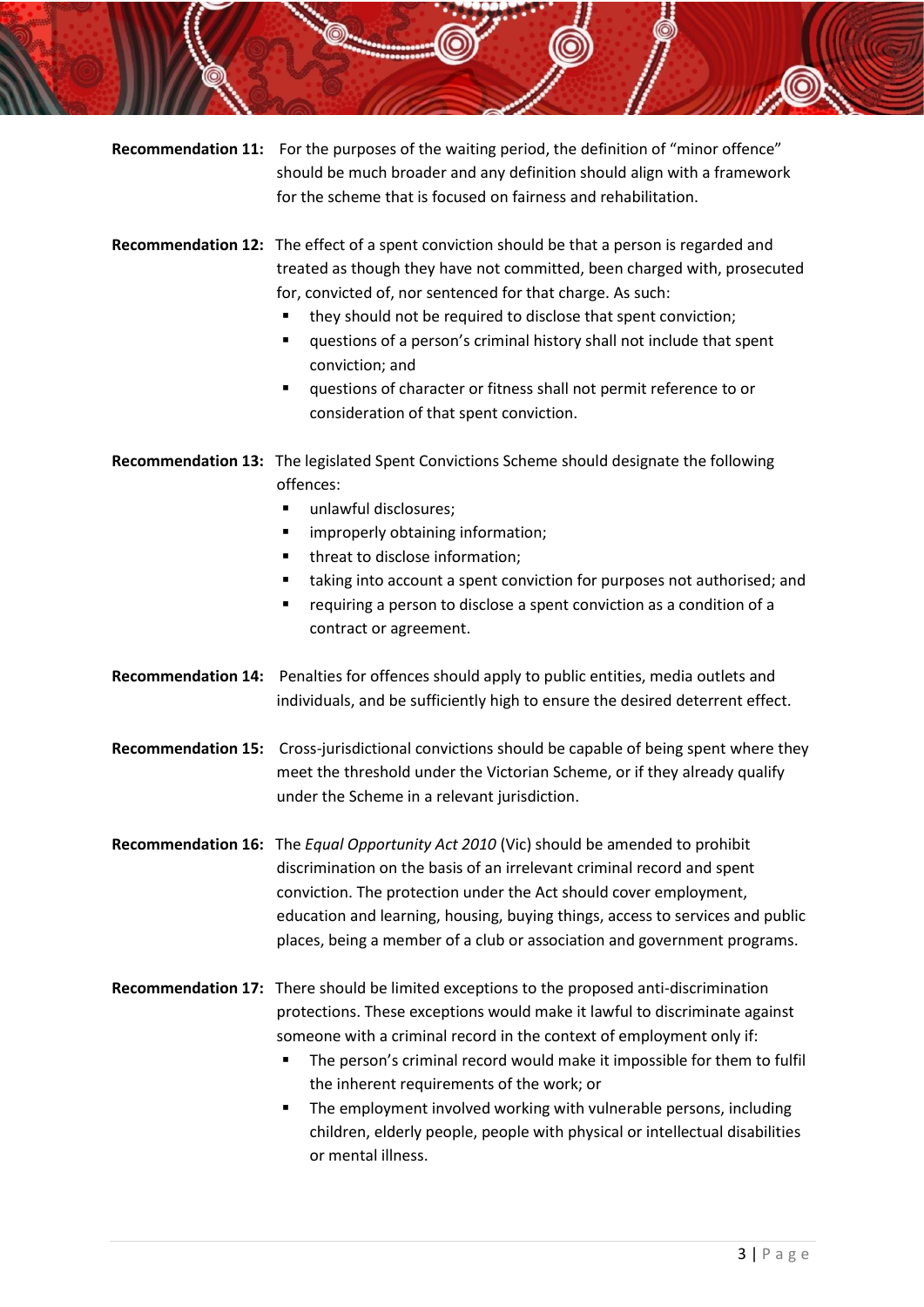A balanced approach is required to address these issues and exceptions should be carefully drafted. The risk posed by a kinship carer with a criminal record needs to be appropriately weighted, and balanced with the significant risk to a child of growing up without an Aboriginal family.

- **Recommendation 18:** Further consideration of the presumptions against treatment and the guiding principles of the *Assisted Reproductive Treatment Act 2008* (Vic) is warranted, to ensure discrimination on the basis of an irrelevant criminal record or spent conviction does not occur.
- **Recommendation 19:** Information disclosed to the Working With Children Check unit, whether as a police record check or from any other source, should not include criminal records that are spent under the proposed Spent Convictions Scheme, subject to exceptions:
	- in which the person against whom the offence was committed, or was alleged to have been committed, was a child; or
	- $\blacksquare$  where the relevant offence is a sexual offence  $-$  for example, an offence specified in schedule 1, clause 1 of the *Sentencing Act 1991*  (Vic).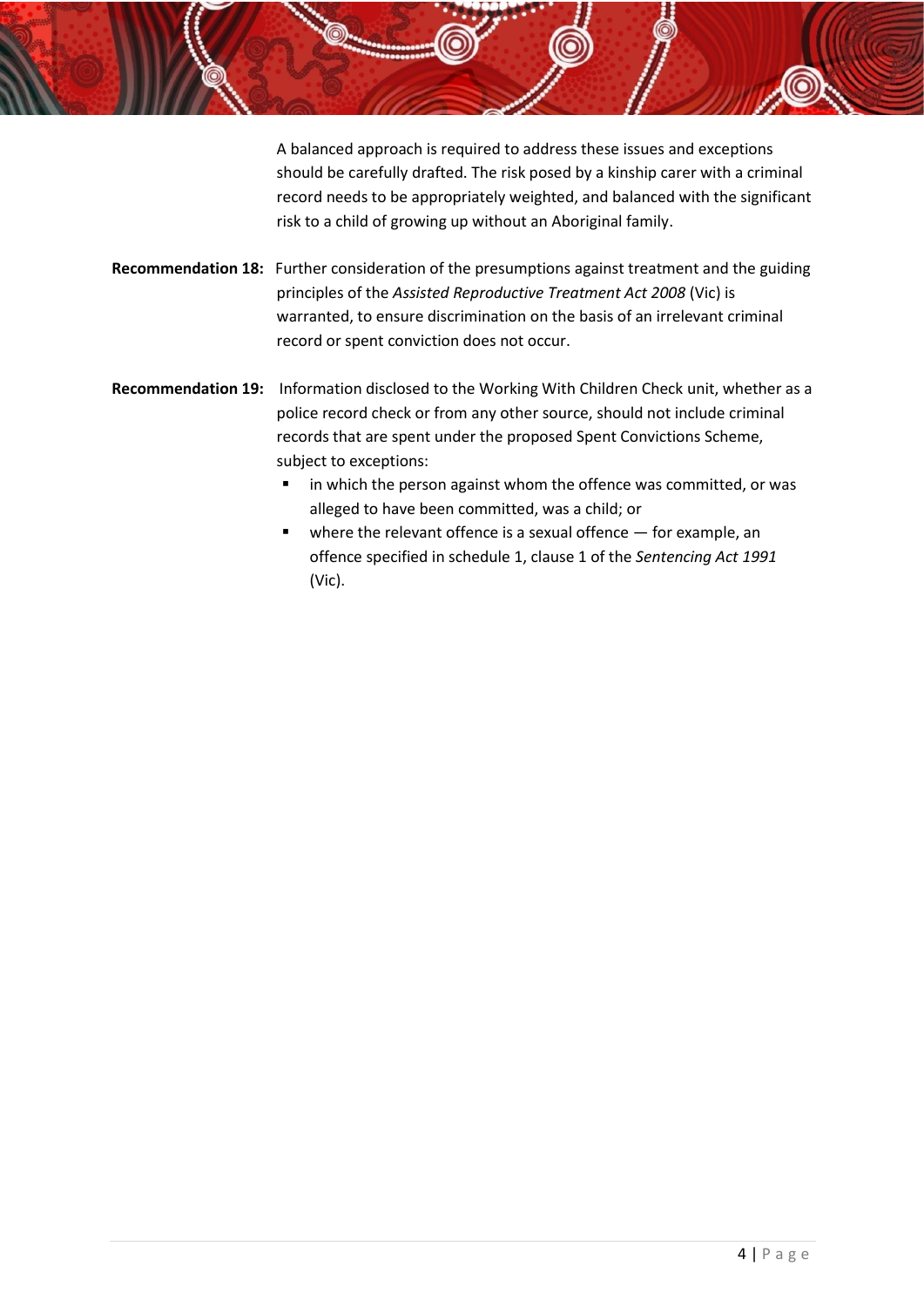#### **DETAILED SUBMISSIONS**

VALS sets out our detailed submissions under numbered headings which correspond to each of the Terms of Reference of the Inquiry. Case studies are de-identified and are provided with the consent of our clients, who are eager to see reforms that could lead to significant positive outcomes for their wellbeing, livelihoods, families and communities.

\_\_\_\_\_\_\_\_\_\_\_\_\_\_\_\_\_\_\_\_\_\_\_\_\_\_\_\_\_\_\_\_\_\_\_\_\_\_\_\_\_\_\_\_\_\_\_\_\_\_\_\_\_\_\_\_\_\_\_\_\_\_\_\_\_\_\_\_\_\_\_\_\_\_\_\_\_\_

#### **1. THE TYPES OF CRIMINAL RECORDS THAT SHOULD BE CAPABLE OF BECOMING SPENT**

As highlighted in the Committee's Terms of Reference, the underlying objective of a Spent Convictions Scheme is to balance the interests of offender rehabilitation and reintegration, with community safety (including the safety of vulnerable Victorians and the safety and wellbeing of victims). VALS acknowledges and supports the critical need to balance these competing interests. We strongly encourage the Committee to ensure that a future legislated Spent Convictions Scheme in genuinely committed to the rehabilitation of offenders, which is by far the best way to ensure community safety.

Aboriginal and Torres Strait Islander peoples are over-represented in the criminal justice system<sup>1</sup> - in part because of high recidivism rates<sup>2</sup> - and are disproportionately impacted by the stigma and discrimination associated with having a criminal record. While Aboriginal communities have shown incredible resilience in resisting the impact of invasion and colonisation, over-representation in the criminal justice system is directly attributable to the ongoing legacies of colonisation,<sup>3</sup> including socio-economic disadvantage, higher rates of child removal and family violence, higher suicide rates, poorer health and mental health and higher unemployment rates.

To address the over-representation of Aboriginal people in the criminal justice system, the Victorian government and the Aboriginal Justice Caucus have committed to ensuring that fewer Aboriginal and Torres Strait Islander people<sup>4</sup> return to the criminal justice system.<sup>5</sup> As noted in *Burra Lotjpa Dunguludja* (meaning 'Senior Leaders Talking Strong'), *"the barriers to gaining employment and housing are two of the greatest risks to successful reintegration. The barriers to employment for exiting prisoners are serious and include their criminal record, lack of skills, lack of recent work*

<sup>3</sup> Victorian Government, Victorian Aboriginal Affairs Framework,

**.** 

<sup>4</sup> The term Aboriginal is used throughout the document to refer to Aboriginal and/or Torres Strait Islander Peoples.

<sup>1</sup> Corrections Victoria's Monthly Prisoner and Offender Statistics at 31 May 2019 indicate that more than 10% of the total prison population (812 people) identified as Aboriginal. By contrast, Aboriginal people make up less than 1% of the total Victorian population. Corrections Victoria, *[Prisoner and offender statistics](https://www.corrections.vic.gov.au/prison/prisoner-and-offender-statistics)* (May 2019) ABS 2016 Census QuickStats available online:

[https://quickstats.censusdata.abs.gov.au/census\\_services/getproduct/census/2016/quickstat/2?opendocument](https://quickstats.censusdata.abs.gov.au/census_services/getproduct/census/2016/quickstat/2?opendocument) 2 In 2018, 75% of Aboriginal and Torres Strait Islander prisoners had been imprisoned under sentence previously, compared to 50% of non-Aboriginal prisoners. See Australian Bureau of Statistics (ABS), *4517.0 - [Prisoners in Australia, 2018](https://www.abs.gov.au/ausstats/abs@.nsf/Lookup/by%20Subject/4517.0~2018~Main%20Features~Aboriginal%20and%20Torres%20Strait%20Islander%20prisoner%20characteristics%20~13)  [\(Aboriginal and Torres Strait Islander Prisoner Characteristics\).](https://www.abs.gov.au/ausstats/abs@.nsf/Lookup/by%20Subject/4517.0~2018~Main%20Features~Aboriginal%20and%20Torres%20Strait%20Islander%20prisoner%20characteristics%20~13)* Recidivism is one of the main causes of over-representation of Aboriginal people in the criminal justice system. See Aboriginal Justice Forum, *Burra Lotjpa Dunguludja*, p. 17.

<sup>5</sup> Aboriginal Justice Forum (AJF), *Burra Lotjpa Dunguludja* (Aboriginal Justice Agreement Phase 4), p. 44-45.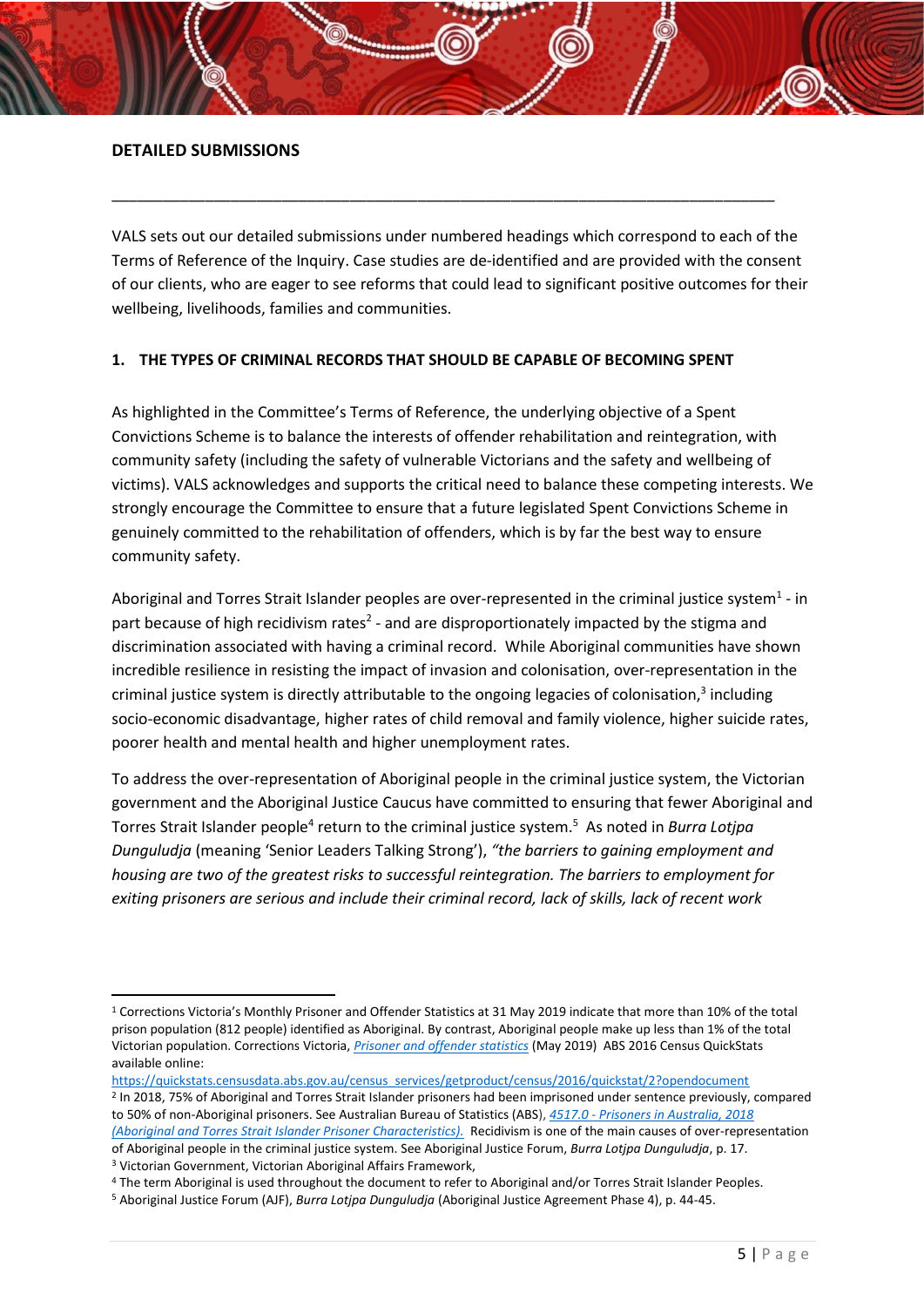*experience and poor education."<sup>6</sup>* In VALS' experience, inability to access employment is a key reason why an individual may become trapped in a cycle of reoffending.

We believe that a legislated Spent Conviction Scheme in Victoria presents an opportunity to further the government's commitment to rehabilitation and reducing recidivism rates for Aboriginal peoples. In that regard, we recommend that Victoria take a progressive approach whereby:

- Findings of guilt without recording a conviction are automatically spent;
- Convictions for which a sentence of less than four years imprisonment is imposed is capable of becoming spent after the relevant waiting period (with some exceptions);
- Convictions for which a prison sentence of more than four years is imposed, is capable of becoming spent in special circumstances.

## **1.1 Findings of guilt without recording a conviction**

Under the Draft Bill, convictions resulting in a prison sentence of less than 6 months are automatically spent,<sup>7</sup> and convictions resulting in a prison sentence of 6 months or more can be spent by court order, if it is in the interests of justice to do so.<sup>8</sup> In both cases, convictions for prescribed offences can never be spent and convictions are taken to include all findings of guilt, regardless of whether a conviction is recorded or not.<sup>9</sup>

Under the *Sentencing Act 1991* (Vic) ('**the Sentencing Act**), magistrates and judges can exercise discretion and choose not to record a conviction in appropriate circumstances.<sup>10</sup> Often this is the case for first time offenders, young offenders and/or low-level offences. In doing so, the judge or magistrate must consider: (a) the nature of the offence; (b) the character and past history of the offender; and (c) the impact of recording a conviction on the offender's economic or social wellbeing or on his or her employment prospects. Findings of guilt without conviction are a judicial sentencing tool which allows courts to be lenient and limit the impact of the criminal process in relation to future educational, employment and other opportunities.

VALS is concerned that under both the Victorian Police Information Release Policy<sup>11</sup> as well as the Draft Exposure Bill ('the Draft Bill'),<sup>12</sup> "non-convictions" are subject to the same rules as convictions, meaning that they will be released as part of an individual's criminal record unless the relevant waiting period has expired. We believe that this approach substantially reduces the benefits of

1

<sup>6</sup> Ibid., p. 44.

<sup>7</sup> *Spent Convictions Bill 2019*, Division 1.

<sup>8</sup> Ibid., Division 2.

<sup>9</sup> S. 3, Spent Convictions Bill 2019.

<sup>10</sup> *Sentencing Act 1991* (Vic), s. 8.

<sup>11</sup> Victorian Police, *[Information Release Policy](Section%208,)*, (revised May 2019).

<sup>12</sup> *Spent Conviction Bill* 2019, s. 3. The Draft Bill defines conviction as: 'a finding by a court that a person is guilty of an offence – (a) whether the offence is indictable or summary; and (b) whether or not a conviction is recorded by the court.'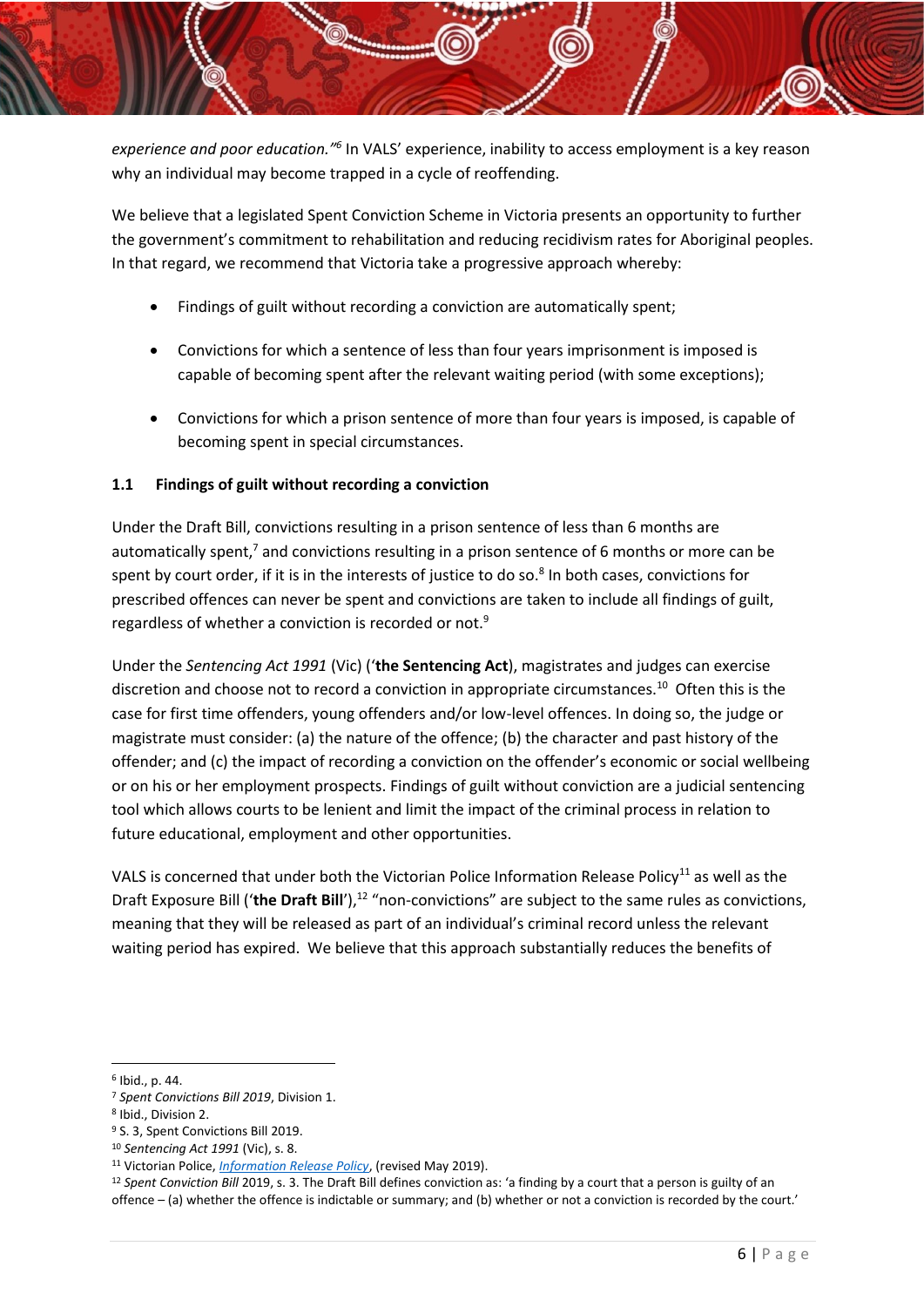discharge provisions and undermines the ability of the courts to express leniency in appropriate circumstances.<sup>13</sup>

In VALS experience, our clients are often confused and dismayed that, despite the fact that a judge ordered a non-conviction, a guilty finding later appears on their criminal record. For example, we have had clients who received a non-conviction and did not realise that this would appear on their criminal record until they were concluding tertiary education and trying to find a job. In many cases, the non-conviction has a significant impact on the ability of the individual to obtain employment, including because of challenges in obtaining a Working With Children Check ('**WWCC**').

#### **Case Study: Jessica**

1

Jessica is an Aboriginal woman from Gippsland area of Victoria. Through her childhood Jessica experienced many difficulties including witnessing and being subjected to significant family violence. She moved schools several times and eventually left school aged 16.

When Jessica was 17 she was diagnosed with depression. She began abusing drugs, including smoking marijuana, sniffing glue, and drinking alcohol heavily. With her group of friends, Jessica engaged in some immature behaviour and they got into minor trouble with police. Jessica received a fine with no conviction.

When she was 18, Jessica began a relationship with a young man who suffered from schizophrenia. On one occasion, Jessica's boyfriend got into a fight and injured someone on public transport. Jessica was not directly involved, but nevertheless she was charged. She was not convicted, and was given a good behaviour bond, which she complied with.

Not long after this incident, Jessica's boyfriend took his own life. Jessica was deeply traumatised and began to drink heavily. Shortly after her boyfriend's death, she was taken to hospital due to intoxication, and whilst there became aggressive and injured a hospital staff member. Jessica was charged. She pleaded guilty and received an undertaking by the Court with no conviction, which she complied with and the matter was dismissed.

Several years have now passed since these incidents took place. Jessica has completely moved past this period of her life. She is now the mother to a young family and is studying for an aged care and nursing qualification. Jessica acknowledges that her behaviour was illegal and immature at times. She also recognises that her circumstances, including childhood trauma, mental illness, the use of drugs and alcohol, and personal tragedy, contributed to this behaviour. Jessica does not think that these circumstances excuse her behaviour, but she does believe they help explain how she ended up in such situations during her life.

Jessica came to VALS seeking assistance to obtain a WWCC, a requirement of the practical training in her course. Given her criminal history, Jessica was required to explain the circumstances of her offending and why she should be granted a WWCC. Jessica's offences did not involve children.

<sup>13</sup> Fitzroy Legal Service (FLS) and Job Watch, *[Criminal Records in Victoria: Proposals for Reform](http://jobwatch.org.au/wp-content/uploads/2018/04/Criminal-records-Final-Copy.pdf)* (2005), p. 36.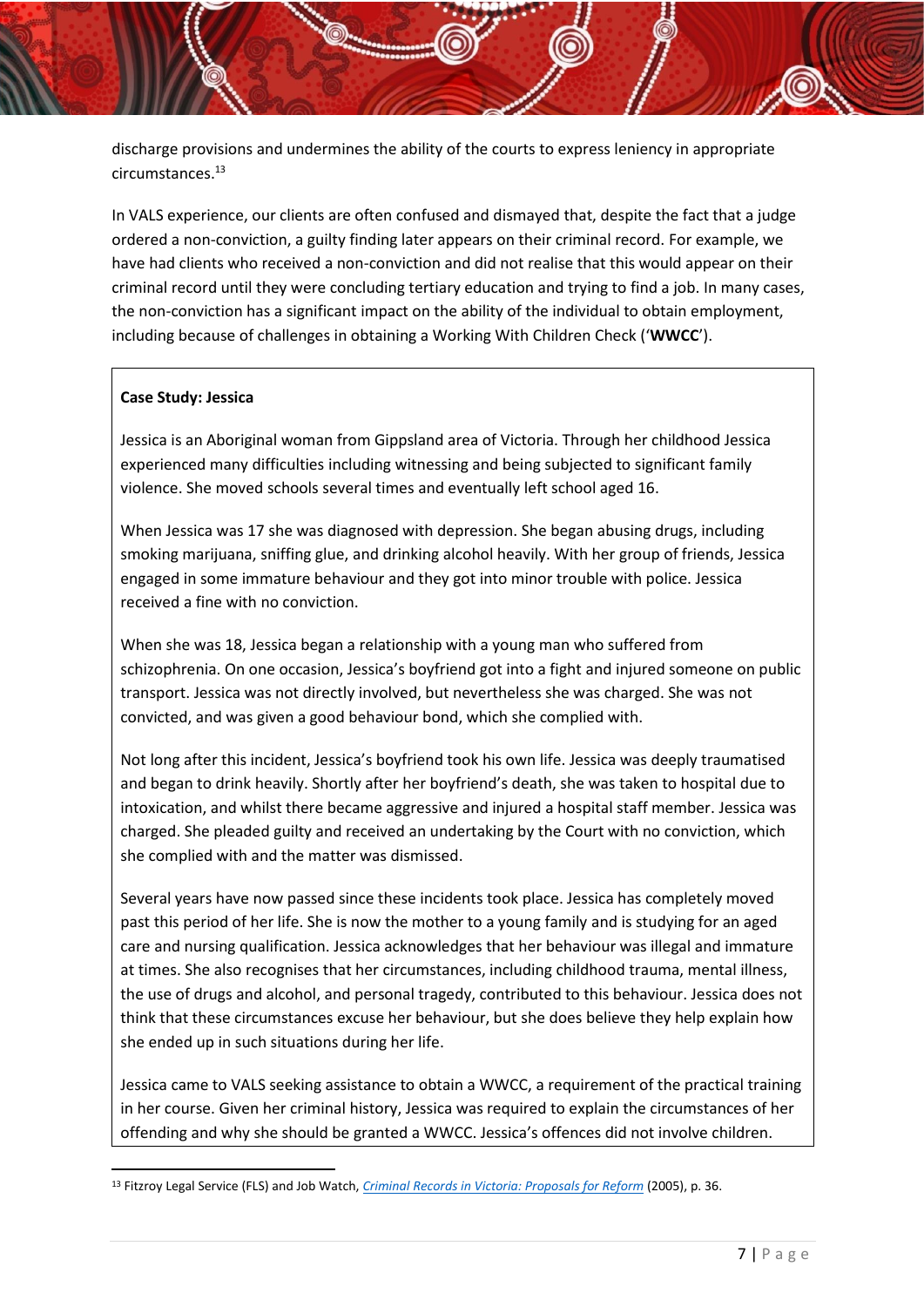They also occurred when she was a young person. She is now a mature adult who has established a healthy and productive life. She does not, and has never, engaged in conduct that make her a risk to children.

With VALS' assistance, she was able to obtain a WWCC, but the process of re-visiting her previous misconduct in detail was both shameful and upsetting for Jessica. She felt as though she was being re-punished for something that happened years ago that she had well and truly moved on from.

VALS acknowledges Jessica's bravery in going through the process above to obtain a WWCC and move forward with her education and employment. However, we would like to highlight that many community members may not feel so confident, and may decide to give up when it becomes apparent they will be required to provide written details of previous offences that occurred years prior, often in upsetting and traumatic contexts as described above in Jessica's case.

Because of the adverse consequences associated with a criminal record, we strongly encourage the Committee to ensure that non-convictions are automatically and immediately spent, as is the case under the *Criminal Records Act 1991* (NSW).<sup>14</sup>

| <b>Recommendation 1:</b> | The definition of conviction should align with Section 7 of the Sentencing<br>Act 1991 (Vic), whereby a finding of guilt without recording a conviction<br>is not considered to be a conviction.                                    |
|--------------------------|-------------------------------------------------------------------------------------------------------------------------------------------------------------------------------------------------------------------------------------|
| <b>Recommendation 2:</b> | A finding of guilt without recording a conviction should be automatically<br>and immediately spent. If the "non-conviction" sentence also includes<br>conditions, the offence should be spent once the conditions are<br>completed. |

#### **1.2 Convictions capable of being spent**

Under the Sentencing Act*,* a sentence can be given in order to punish, deter, denounce certain behaviour, rehabilitate the offender and protect the community. Whilst these are all legitimate reasons for ordering a particular sentence, VALS is of the view that, in most circumstances, once a sentence is complete, individuals should not have to suffer further punishment as a result of a criminal record.

In VALS' view, the threshold for which convictions are capable of being spent should be as broad as possible, to ensure that individuals are given every opportunity for rehabilitation. We believe that a Spent Convictions Scheme provides an incentive for rehabilitation and should be used as such. This is the case in the UK, where the threshold for which convictions are capable of being spent is set at 4 years imprisonment. We strongly encourage the Committee to look into this model further, and take

1

<sup>14</sup> *Criminal Records Act 1991* (NSW), s. 8(2).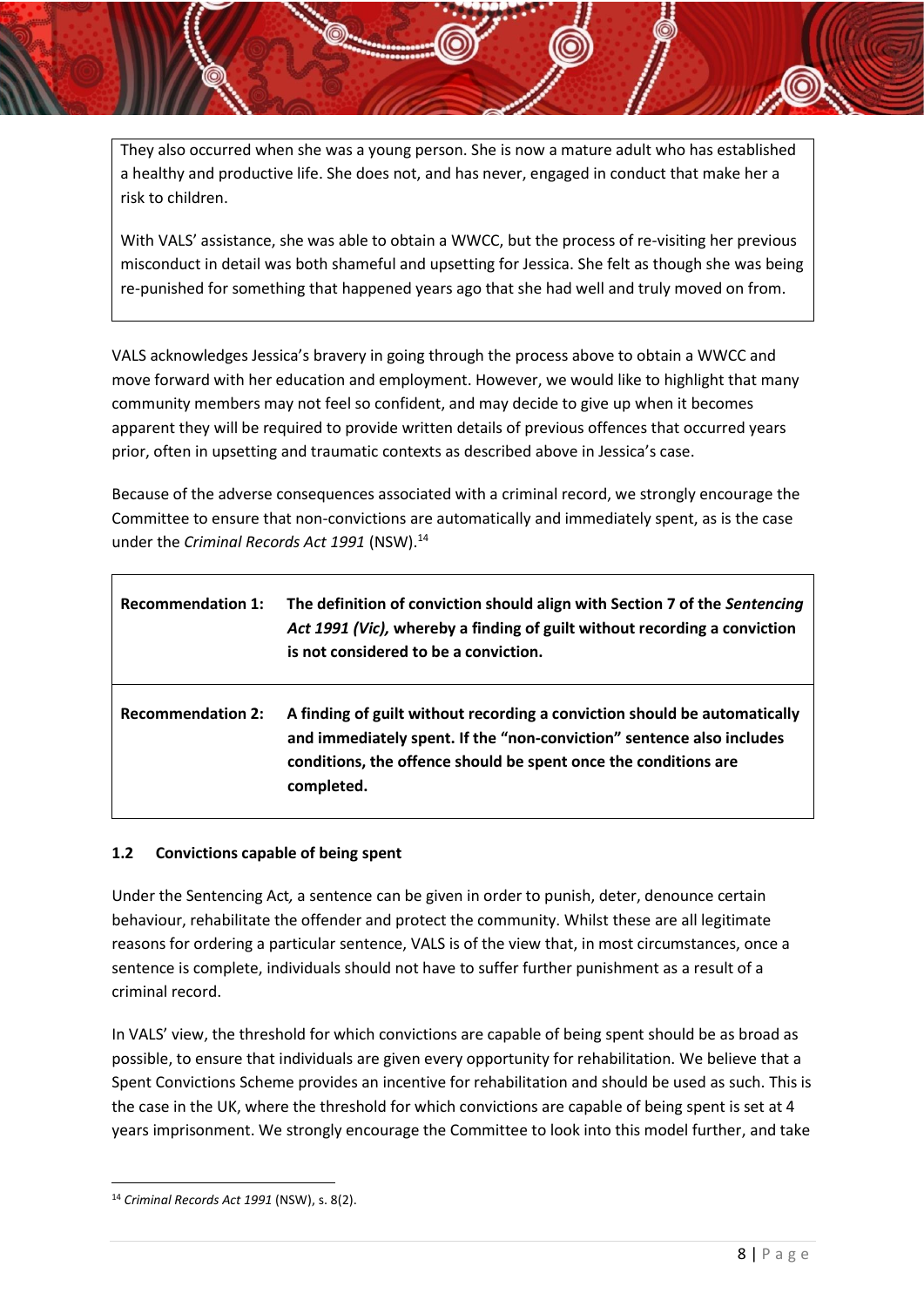the opportunity to set the benchmark in Australia for a scheme that is truly committed to rehabilitation.

At a very minimum, VALS is of the view that the scheme should follow what is already in place under the Victorian Police Policy (i.e. convictions with a sentence of imprisonment of less than 30 months imprisonment). This is also the approach taken in the *Criminal Law (Rehabilitation of Offenders) Act* 1986 (Qld)<sup>15</sup> and under the *Crimes Act 1914* (Cth).<sup>16</sup>

Additionally, VALS would like to underline that the threshold for whether a conviction is automatically spent, or capable of being spent subject to judicial discretion, must be determined by reference to the actual sentence imposed rather than the maximum possible sentence for the offence. For example, an individual could be convicted of the offence of threat to kill, which carries a maximum sentence of 10 years imprisonment, but where there are significant mitigating circumstances, the Court may only sentence the offender to a good behaviour bond.

**Recommendation 3: Convictions for which a sentence of less than four years imprisonment is imposed, should become spent automatically. The eligibility limit for the Victorian Spent Convictions Scheme include terms of imprisonment and be based on the length of the imposed sentence rather than the maximum possible sentence.**

#### **1.3 Exclusion of certain categories of offending**

VALS does not support the exclusion of certain categories of offending from a spent convictions scheme, including a blanket exclusion in a legislated scheme (for example, for sexual offences). In our view, any such blanket exemption would be arbitrary and has the potential to undermine the rehabilitative intent of the scheme. We suggest that further consideration be given to whether existing laws (i.e. WWCC Act, Sex Offenders Registry) already provide sufficient protection to the community to safeguard against perceived risks. The following case study highlights the disproportionate impact that blanket exclusions for certain types of offences from a spent convictions scheme could lead to.

#### **Case study: James**

James had consensual sex on two occasions at the age of 17 with his girlfriend Shania, then aged 15. After James turned 18, they had consensual sex on two further occasions while Shania was still 15 years old. The relationship ended amicably, and they went their separate ways and did not see each other for many years.

James struggled with mental health and alcohol abuse in his early adulthood. In their mid-thirties, Shania and James reunited briefly. One evening James visited Shania whilst intoxicated. They were

<sup>15</sup> *Criminal Law (Rehabilitation of Offenders) Act 1986* (Qld), s. 3(2).

<sup>16</sup> *Crimes Act 1914* (Cth), S. 85ZM(2)(b).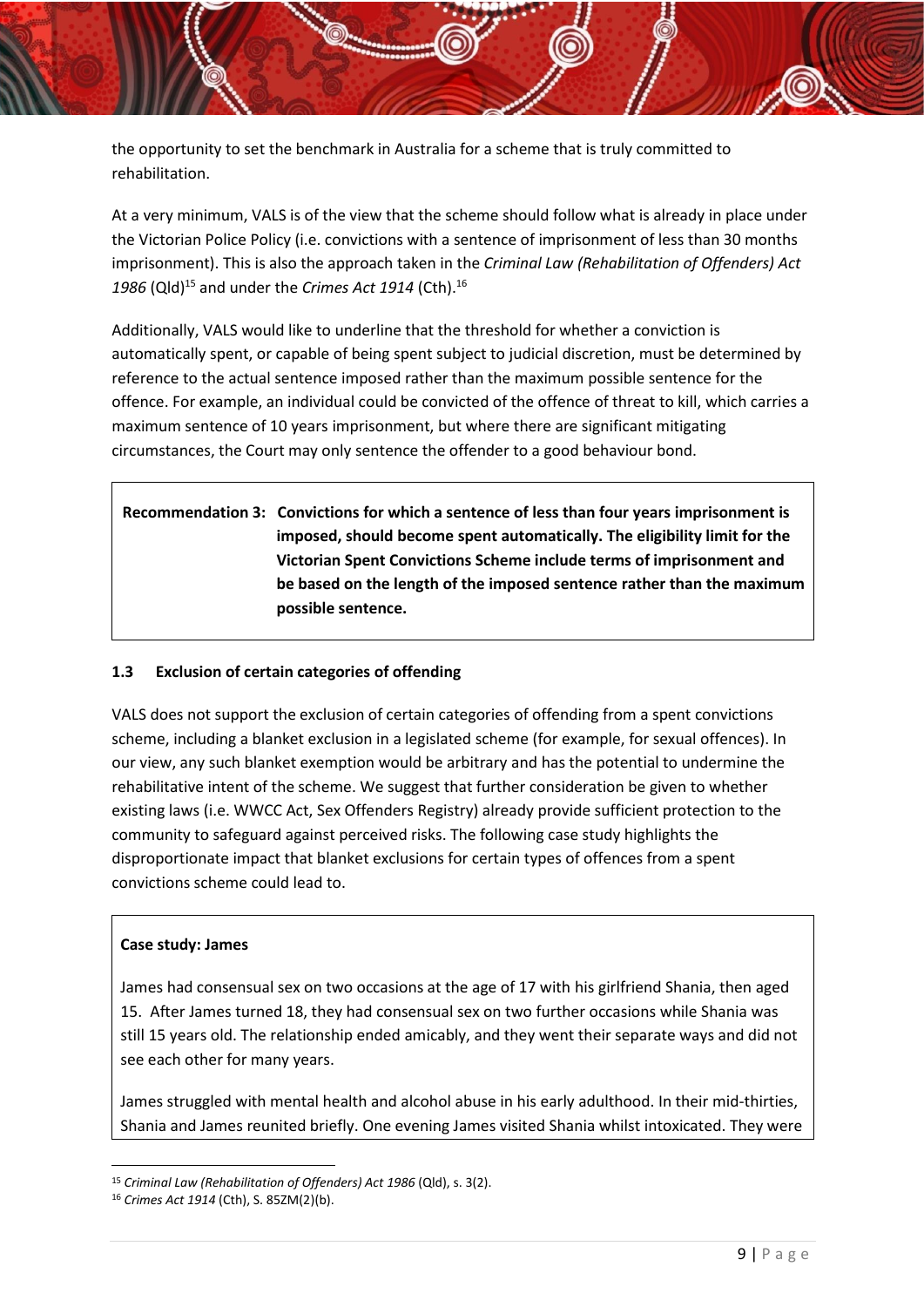both drinking and talking, and both became intoxicated. James asked Shania to have sex with him. Shania refused and an altercation occurred, with assaults on both sides. Shania later reported this incident to the Police, and also reported the details of their consensual sexual relationship in their teenage years.

James was charged in relation to the recent incidents, as well as with a historical charge of sexual penetration of a child under the age of 16 years. He pleaded guilty and was convicted of the charges, and sentenced to seven months imprisonment for the sexual penetration of a child under 16 years. As a result of the historical charge, James was placed on the Sex Offenders Registry for a period of 15 years.

Shortly after being placed on the Sex Offenders Registry, James' young daughter was placed into his care by the Family Court. Because of his registration as a Sex Offender, James is unable to participate in the school and extracurricular activities with his daughter and her peers. He has struggled to find work and often chooses not to apply for jobs because of the shame of having to disclose his conviction.

James is in the process of applying to be removed from the Sex Offenders Registry through a narrow provision applying only to people who were aged 18 or 19 at the time of the offence, where the victim was a minor. However, even if James is removed from the Registry, he will still face discrimination in employment because of his criminal history.

Excluding sexual offences from the spent convictions scheme would prevent people like James from moving on with their life, gaining work and contributing to society. It would impact on many young people charged with these types of offences. Studies have found that recidivism for sexual offences are quite low compared to other types of crime and vary according to the offender (however, we note that sexual offences may also be underreported in comparison with other crimes).<sup>17</sup>

Along with the sex offenders' register, we also believe that a separate requirement that sexual offences and offences against children (even where they are spent) should be disclosed when applying for WWCC will provide additional protections to the community.

Legislating a blanket exclusion for certain types of offences is inconsistent with the aim of the Inquiry to ensure that the scheme operates in a 'fair and transparent manner', and VALS does not support such an approach.

# **Recommendation 4: The Spent Convictions Scheme should not include blanket exclusions for certain categories of offences.**

#### **1.4 Special circumstances**

<sup>17</sup> See for example, S. Huang (Victoria Legal Aid), *Sexual Recidivism: what is known and what remains to be understood?* (November 2014) p. 2.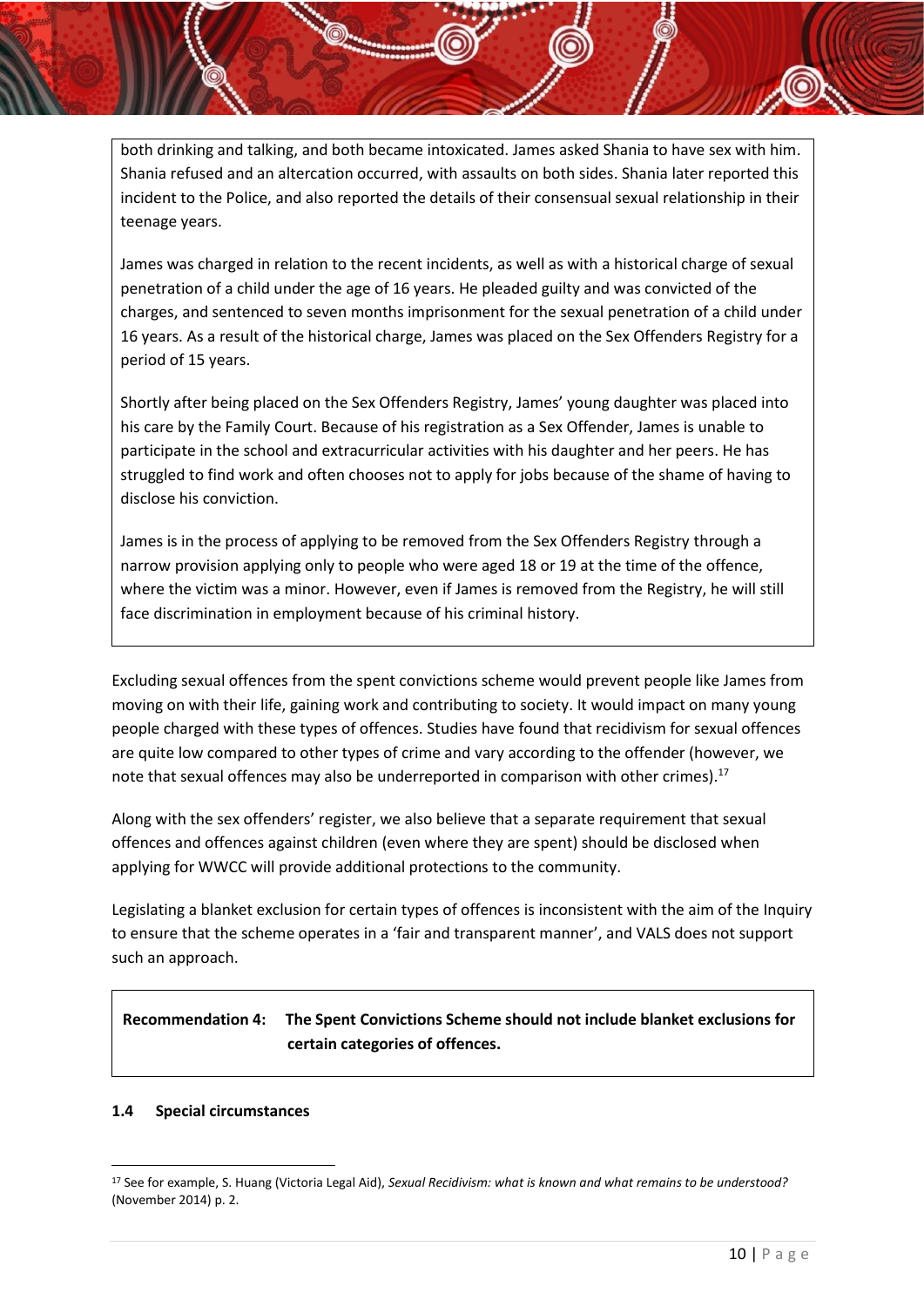Regardless of the scope of a future legislated Spent Convictions Scheme, VALS strongly supports a mechanism whereby a conviction that falls outside the scope of the Scheme may still be eligible to become spent in special circumstances. We believe that the relevant forum to consider such applications is the Victorian Civil and Administrative Tribunal (VCAT), as discussed below.

In VALS' perspective, a blanket exclusion of some offences fundamentally undermines rehabilitation as an objective of the criminal justice system. Even in the case of convictions resulting in imprisonment for a period of more than 4 years, there will be some offenders who deserve a second chance and should not continue to be punished on a basis of a criminal record for the rest of their lives.

VALS notes that such an approach is included in the Draft Bill whereby an individual can apply for a conviction to be spent if the sentence imposed is greater than six months.<sup>18</sup> While we believe that the threshold for whether a conviction is capable of being spent should be higher, we support the discretion to order certain offences spent that is set out in the Draft Bill, including the relevant factors for consideration set out at cl 8(a)-(i) of the Bill.

| <b>Recommendation 5:</b> | Individuals convicted of offences that are not automatically spent,      |
|--------------------------|--------------------------------------------------------------------------|
|                          | should be able to apply for their conviction to be spent on the basis of |
|                          | special circumstances, where it is in the interests of justice to do so. |

## **2. THE MECHANISM BY WHICH CONVICTIONS BECOME SPENT**

#### **2.1 Convictions to be automatically spent**

We endorse the submission by the Criminal Records Discrimination Project that convictions should be spent automatically after the relevant waiting period, for the reasons they have set out.<sup>19</sup> In particular, we note the importance of reducing administrative and bureaucratic hurdles for Aboriginal people, and support the recommendation that a system should be in place to allow people to confirm whether a conviction has been spent.

Many VALS clients report they do not apply for jobs due to the shame of disclosing their criminal record to prospective employers, therefore a cost-free method for convictions becoming spent will alleviate this concern.

# **Recommendation 6: Convictions should become spent automatically after the relevant waiting period.**

**<sup>.</sup>** <sup>18</sup> *Spent Convictions Bill 2019*, s. 8.

<sup>19</sup> Woor-Dungin, *[Criminal Record Discrimination Project: Submission to Aboriginal Justice Forum 49 Swan](https://cij.org.au/cms/wp-content/uploads/2018/08/aboriginal-justice-forum.pdf) Hill*, December 2017, p. 38.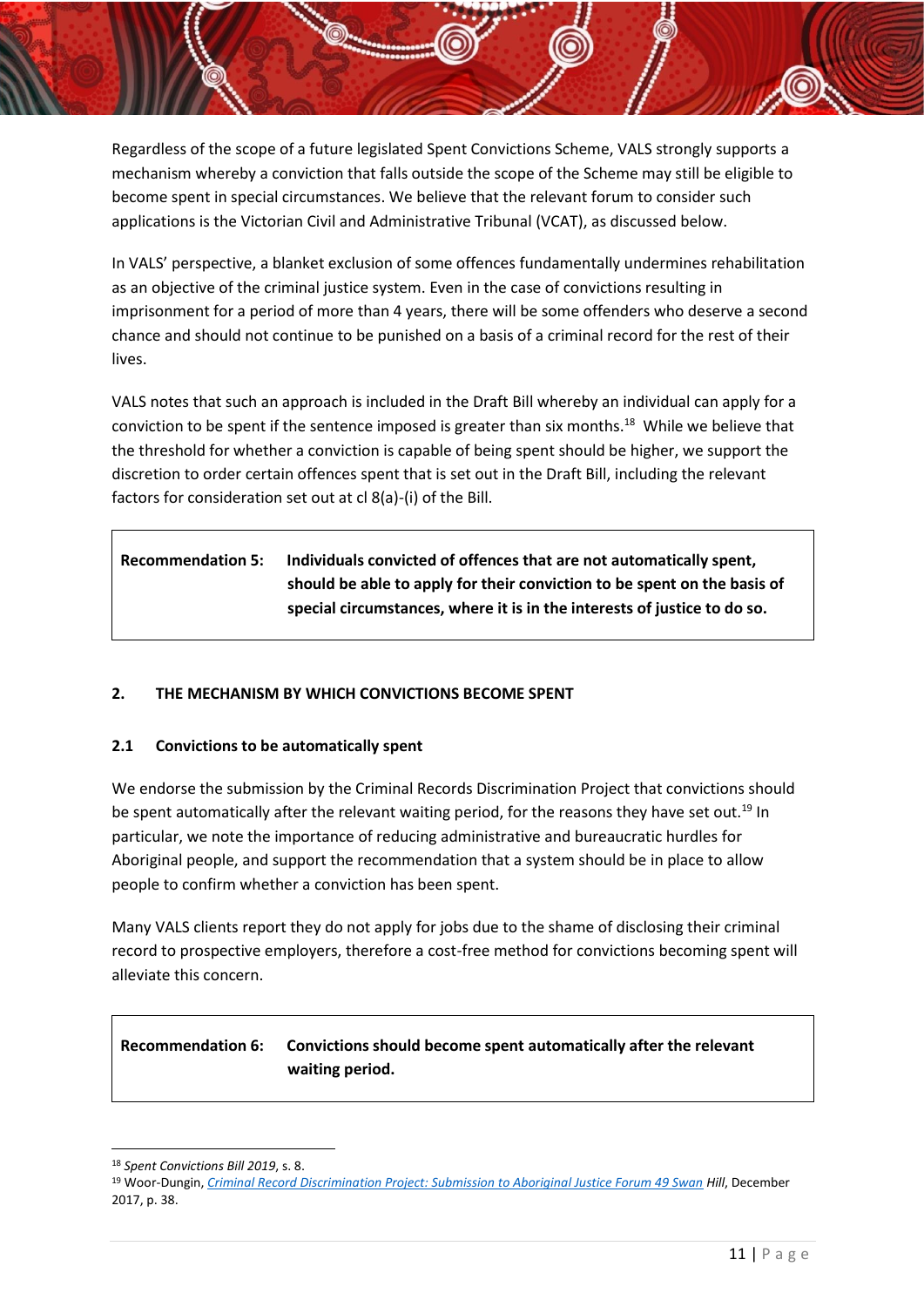## **2.2 Commencement of waiting periods**

VALS' position is that waiting periods for conviction offences should commence from the date of conviction, not from the date that the sentence (custodial or otherwise) is completed.

Due to the complex processes and under-resourcing of the criminal justice system, there are already often lengthy delays between the date of offending and the date of sentencing, even for minor offences. If waiting periods were further extended to commence only at the conclusion of completion of sentences, then offenders could potentially be subject to extraordinarily long waiting periods before convictions become spent, which in effect becomes a form of extra-curial punishment.

VALS also considers it appropriate that this apply to offenders who are sentenced to a term of imprisonment. Prisoners are often in a volatile environment, and their behaviour whilst in prison is still capable of being subject to further criminal charges. Therefore, the commencement of waiting periods at the time of sentencing provides further incentives for offenders to behave as model prisoners, as their crime-free period within a prison environment will assist in reaching the required waiting period to have their convictions spent. This same justification applies to offenders sentenced to Community Corrections Orders which can remain in force for up to five years<sup>20</sup>.

In light of the above, VALS' view is that the most appropriate time for commencement of the waiting period for conviction offences is the date of actual conviction.

# **Recommendation 7: Waiting periods should commence from the date of conviction, not from the end of the sentence (custodial or otherwise).**

#### **2.3 Appropriate forum for special circumstances applications**

As above at Recommendation 4, VALS supports a process whereby an individual who has been convicted of an offence that does not meet the criteria for being automatically spent (either because of the length of the sentence or the nature of the offence if certain offences are excluded from the Scheme) can apply for an order to have the conviction spent, similar to the process set out in section 8 of the Draft Bill.

In VALS' submission, the Victorian Civil and Administrative Tribunal (VCAT) is the appropriate forum for special circumstances applications to be heard, rather than the Supreme or County Courts as envisaged by the Draft Bill, for the following reasons:

• VCAT is a low-cost forum where parties do not need to be legally represented. Many applicants seeking to have their convictions spent will be doing so because they find it difficult to find

<sup>1</sup> <sup>20</sup> Sentencing Advisory Council, *[Community Correction Order](,%20https:/www.sentencingcouncil.vic.gov.au/about-sentencing/sentencing-options-for-adults/community-correction-order)*.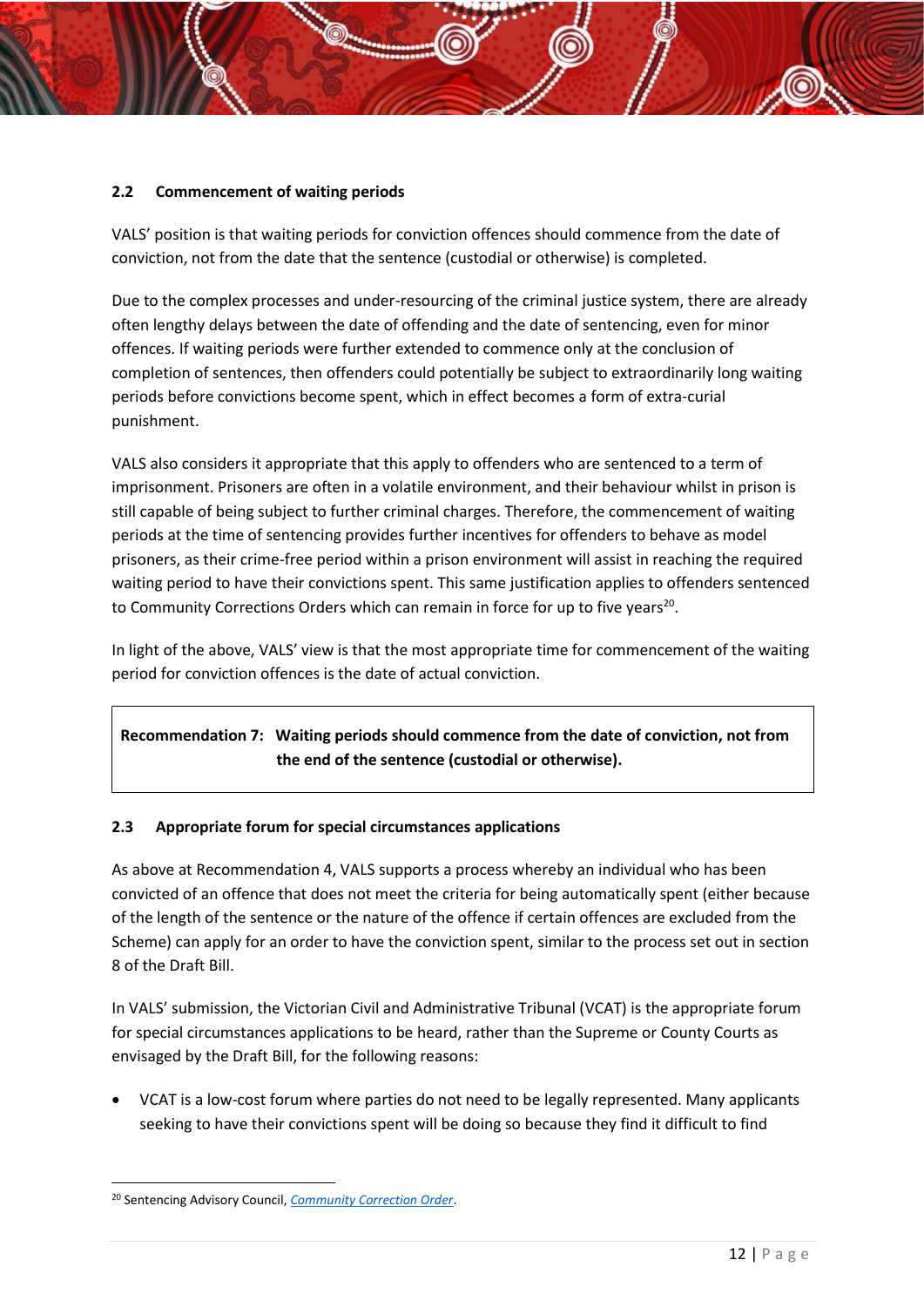employment with a criminal record. It is important that any process to have convictions spent is accessible and affordable.

- VCAT is a less formal forum than the County or Supreme Court. The forms and paperwork in VCAT processes can generally be completed without the assistance of a legal professional. VCAT staff are trained to provide assistance to unrepresented parties.
- VCAT already has jurisdiction to hear appeals of negative assessment notices issued to applicants under the *Working With Children Act 2005* (Vic). <sup>21</sup> The *Working With Children Act* sets out criteria which VCAT must take into account when considering a Working with Children Check application,<sup>22</sup> which is similar to the criteria set out in section 8(2) of the Draft Bill.
- VCAT has more discretion in granting anonymisation orders or proceeding suppression orders than the County and Supreme Courts. Given the purpose of a Spent Convictions Scheme is to limit the disclosure of convictions, it is appropriate that applicants seeking to have their convictions spent are also able to make applications to have their personal identifying information kept confidential. Under the *Open Courts Act 2013* (Vic), <sup>23</sup> VCAT may make a proceeding suppression order for any reason in the 'interests of justice', a discretion which is much broader than the criteria for other courts of the state.

#### **Case study: Georgina**

Georgina suffered severe domestic violence from her now ex-partner as a young adult. The relationship ended when her ex-partner was arrested for assaulting her while she was pregnant with their child.

Georgina went on to do well as a single mother, but she was suffering PTSD as a result of the family violence and her mental health eventually worsened. She started abusing illicit drugs as a coping mechanism. During her worst moments, she made the difficult decision to place her daughter in her parents' care. She sought help for her mental health issues but was repeatedly turned away from mental health services due to a lack of beds and resources.

Desperate for help, over a period of two weeks Georgina repeatedly requested she be admitted as an inpatient at a psychiatric unit as she was not coping but was turned away due to a lack of beds. She was then briefly admitted but released the following day. The next day, she assaulted her thenpartner during an argument whilst still affected by the prescription drugs she was given in hospital. She was charged and sentenced to a good behaviour bond for intentionally causing harm with no conviction recorded, as the Magistrate recognised that her offending stemmed from mental health and drug issues. This was the catalyst for her to finally receive the help she needed. She voluntarily spent several months in a residential rehabilitation facility, and on her release she enrolled in a course to become and Alcohol and Other Drugs Support Worker.

<sup>21</sup> *Working with Children Act* 2005 (Vic), s. 26.

 $22$  Ibid., ss.  $26A - C$ .

<sup>23</sup> *Open Courts Act 2013* (Vic), s. 18(1)(f)(i).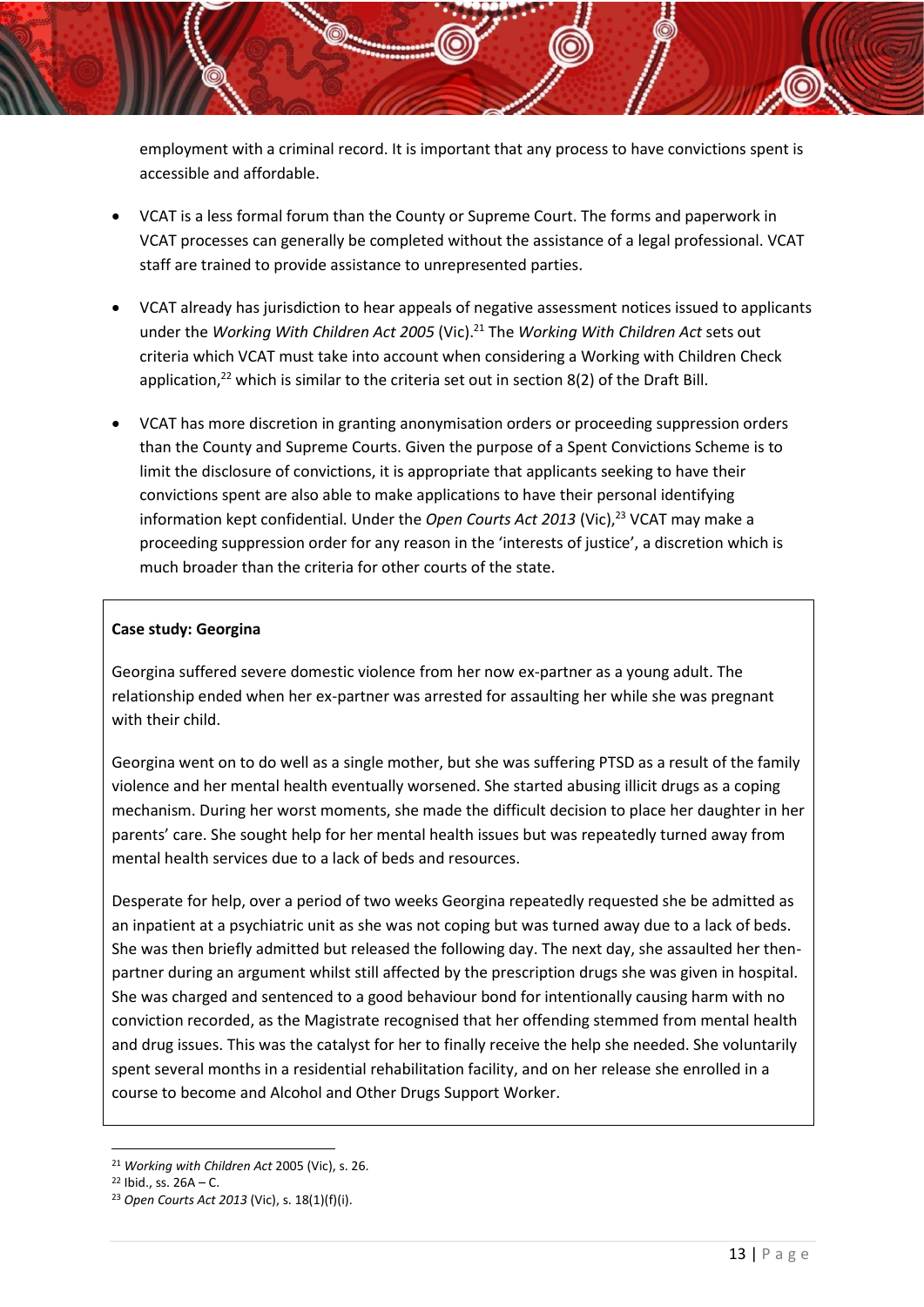In order to complete the practical elements of the course, she required a positive WWCC, however she was refused the check due to her criminal record. As a result, she had to forgo many work and study opportunities due to her criminal record and the fact she could not obtain a WWCC, which put her in a precarious financial position as the sole carer for her daughter.

Georgina appealed the negative WWCC to VCAT, and obtained representation from VALS to prepare for and appear at the hearing on her behalf. VCAT ultimately granted Georgina a positive WWCC after she presented strong evidence of her rehabilitation efforts and otherwise clean record. VCAT ordered that the decision regarding her WWCC appeal should be subject to a proceeding suppression order, meaning that none of Georgina's personal identifying information was published in the publicly available VCAT decision, in order to protect Georgina and her daughter and not harm her future prospects of employment.

As there is no spent convictions scheme in Victoria, the details of Georgina's criminal record may still be revealed to prospective employers, despite the fact that she holds a positive WWCC, and VCAT considered it appropriate to protect her identity in its decision.

Georgina's case study demonstrates the types and complexities of matters that VCAT is already equipped to deal with in respect to matters involving people with criminal histories seeking to work with vulnerable members of the community. Because of VCAT's simple application processes, Georgina was able to lodge her appeal to VCAT herself within the required time limit, and then seek assistance from VALS to prepare her case. Community legal services such as VALS can use their resources more effectively to assist more people when such proceedings are heard in VCAT.

# **Recommendation 8: Applications to have convictions become spent on the basis of special circumstances should be heard by Victorian Civil and Administrative Tribunal (VCAT).**

## **3. CRIME-FREE PERIODS BEFORE A CONVICTION MAY BECOME SPENT**

VALS notes that the Draft Bill provides for waiting periods of between three and ten years, including:

- 10 years for an indictable offence;
- 5 years for summary offences and findings of guilt without recording a conviction when the offender is ordered to pay a fine; and
- 3 years for children, including for findings of guilt where a conviction is not recorded and the child is ordered to pay a fine or give an undertaking, or the court places the child on probation or a youth supervision order.<sup>24</sup>

<sup>1</sup> <sup>24</sup> *Spent Convictions Bill 2019*, Schedule 1.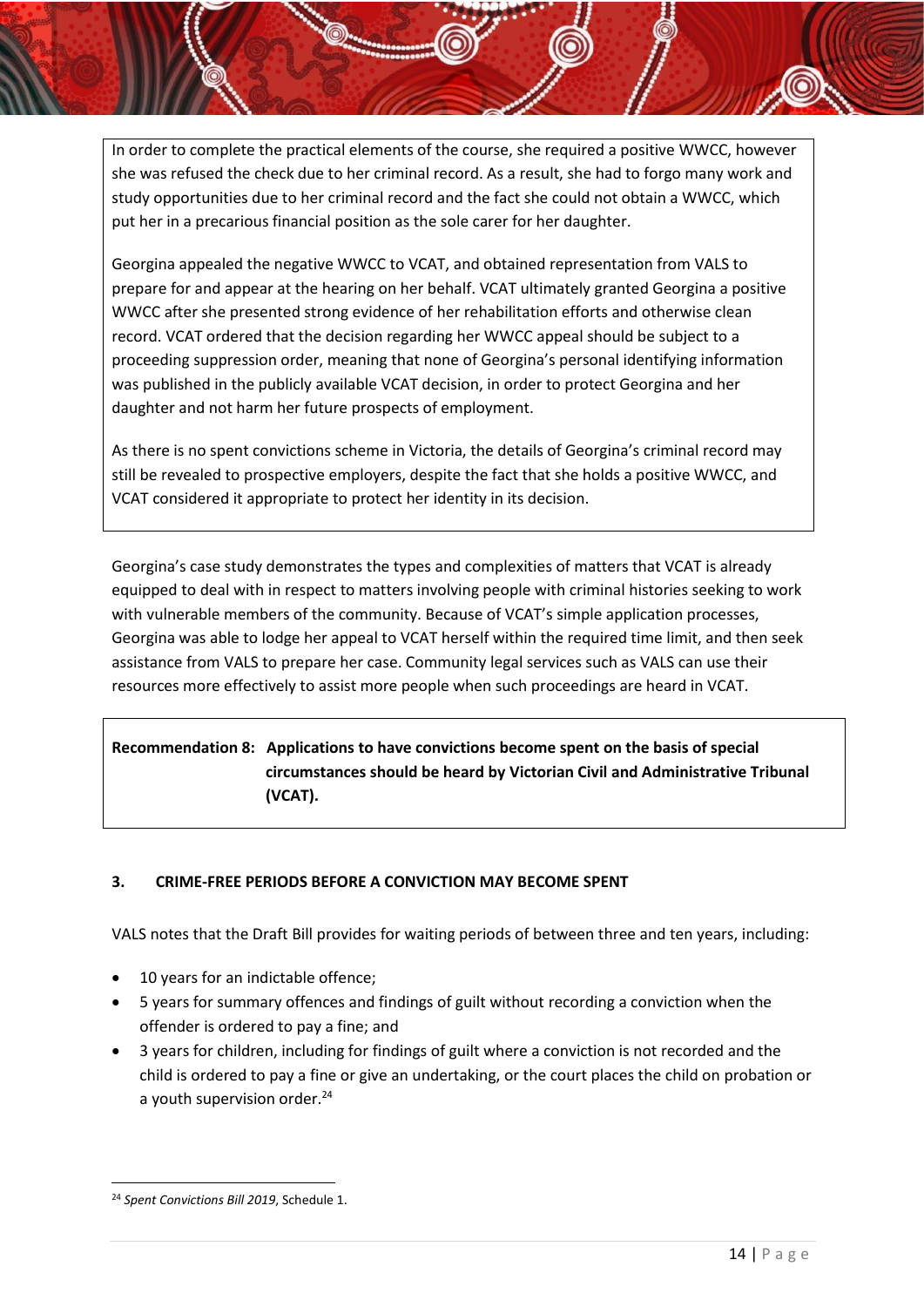While this is more progressive than the current approach under the Victorian Police Information Release Policy (which provides for 5 years for children and 10 years for adults), VALS is concerned that the proposed waiting periods are too long and have the potential to significantly undermine the chances of reintegrating back into society, thereby increasing the risk of recidivism.

In relation to adults, VALS is of the view that both 5- and 10-year periods are arbitrary and are not supported by an evidence base linked to the likelihood of reoffending. Research suggests that after being "crime-free" for six to seven years, the risk of future offending is relatively equal to a person with no criminal history.<sup>25</sup> We are also concerned that these periods are too long and do not reflect contemporary approaches to criminal justice and rehabilitation. This is particularly the case for Aboriginal people, given that life expectancy is significantly shorter for both male and female Aboriginal and Torres Strait Islander peoples.<sup>26</sup>

In relation to children and young people, VALS is concerned that the 3-year period proposed in the Draft Bill and the 5-year periods that exist in some jurisdictions in Australia are also too onerous. Data indicates that offending behaviour is most likely to occur between the ages of 16 and 17.<sup>27</sup> Waiting three or five years at this age can have a significant impact on future education and/or employment opportunities, as young people are particularly vulnerable to stigma and discrimination in employment settings and are also at a high risk of reoffending and becoming trapped in a cycle of offending behaviour.

#### **Case study: Anna**

**.** 

Anna (not her real name) is an Aboriginal woman from Regional Victoria. DHHS were involved in her care from an early age, and she was subsequently placed in the care of relatives. At 11 years old, Anna was removed from her family by DHHS and placed in residential care. Prior to this, she had no involvement with police.

Over the following 4-year period, Anna was moved about 36 times, between respite care, foster care and secure welfare. Following her placement in care, she was not only removed from her family, friends, and school, but also deprived access to counselling and medication. As a result, Anna's mental health deteriorated, and she commenced self-harming.

During this time, Anna was charged with numerous offences which occurred in the care setting. Unfortunately, the institutional response was often harsher than the discipline that most children experience in the home, at age when they experiment with their behaviour and learn boundaries. For example, as a teenager our client vented her frustration at a much larger and physically

<sup>25</sup> M. Kurlychek, R. Brame and S. Bushway, 'Enduring Risk? Old Criminal Records and Predictions of Future Criminal Involvement' (2007) 53(1) *Crime and Delinquency* 64; Megan C Kurlychek, Robert Brame and Shawn D Bushway, 'Scarlet Letters and Recidivism: Does an Old Criminal Record Predict Future Offending?' (2006) 5(3) *Criminology & Public Policy* 483, as cited in Fitzroy Legal Service, *Submission to the Legal and Social Issues Committee in Support of Spent Convictions Legislation*, July 2019.

<sup>&</sup>lt;sup>26</sup> For Aboriginal and Torres Strait Islander males born between 2005-2007, life expectancy is 11.4 years lower than that of non-Aboriginal males and 9.6 years lower for Aboriginal females born during this period. See Australian Institute of Health and Welfare[, Deaths in Australia](https://www.aihw.gov.au/reports/life-expectancy-death/deaths-in-australia/contents/life-expectancy) (June 2018).

<sup>27</sup> P. Armytage and Prof. J. Ogloff, *Youth Justice Review and Strategy: Meeting Needs and Reducing Offending (Executive Summary)* July 2017, p. 8.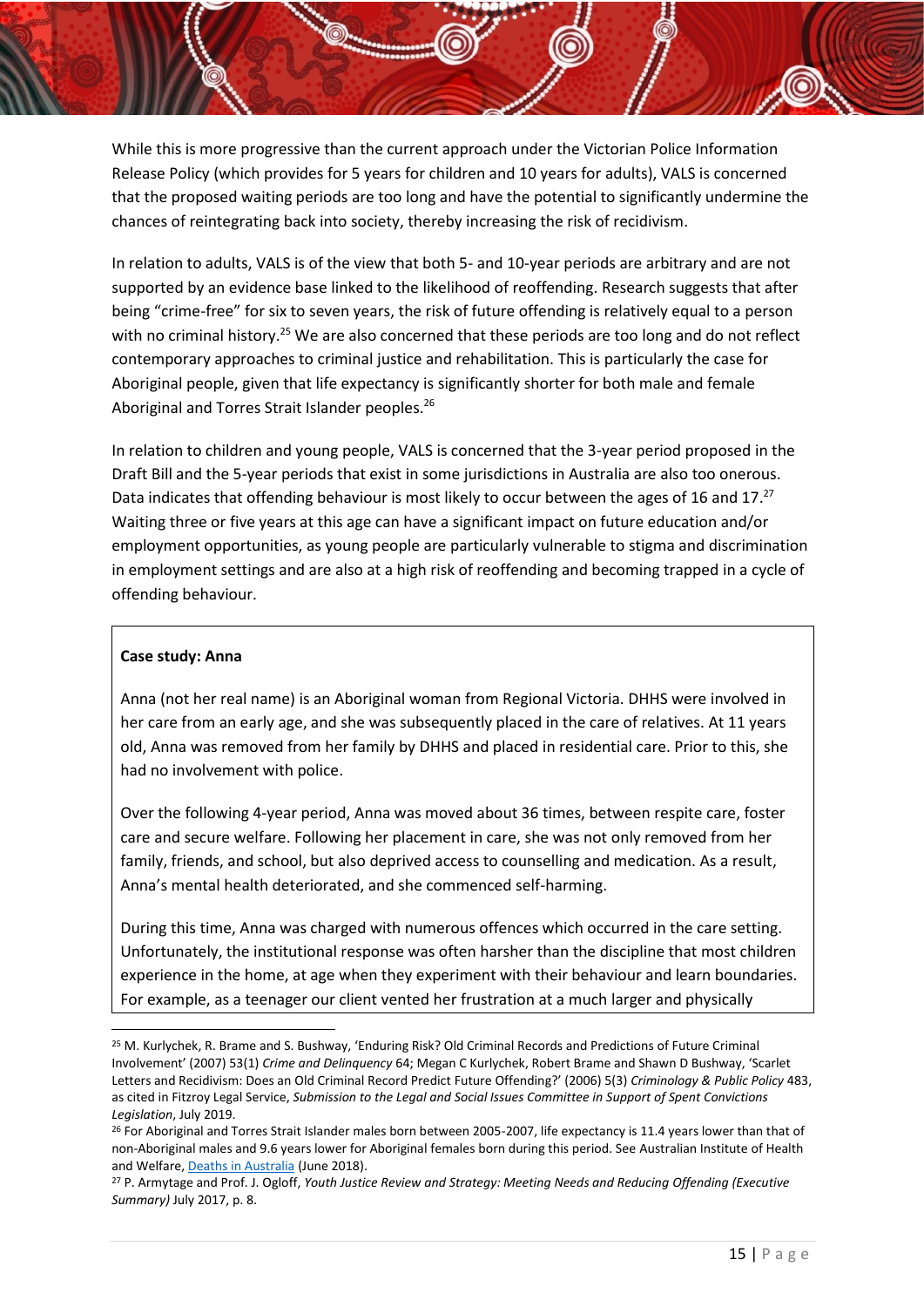powerful male support worker by yelling "I'm going f\*\*\*ing kill you." She was subsequently charged with making a threat to kill, a very serious charge which carries a 10-year maximum sentence.

These incidents, which included verbal outbursts, minor property damage, and minor physical altercations involving adult staff, were often required to be reported to police, where staff may have personally preferred to deal with matters internally. In addition, Anna's inexperience meant she would often plead guilty to offences she did not think she had committed, often on the advice of lawyers she did not have strong relationships with.

After 4 years in care, Anna was diagnosed with adjustment disorder and depressed mood, and prescribed anti-depressants. She subsequently exited from out-of-home care and into a Lead Tenancy Program. Since leaving care, Anna has had no further involvement with police. She completed VCAL whilst working two jobs to make ends meet, and was offered a scholarship to complete a Diploma.

Anna intends to pursue a career supporting vulnerable Indigenous youth, however her offending history impacted her ability to obtain a WWCC. Ultimately, with the assistance of VALS, our client was granted her WWCC, allowing her to continue her studies.

Anna's most recent sentence was handed down when she was 16, for a minor physical altercation with an adult staff member at her care home aged 15. Although our client was never convicted for any of her offending, under Victoria Police's current criminal records police, all of her prior findings of guilt will be released until late-2022 when she will be 21 years old.

Even with a WWCC, Anna will likely face further significant hurdles when applying for professional accreditation, and also in seeking employment following her studies given that her criminal history will be disclosed to potential employers for years to come.

We submit that any legislated waiting period should be the minimum period to meet the objectives of the scheme and should be determined based on evidence of recidivism and rehabilitation. We strongly encourage the Committee to consider a graduated model which would allow for more flexibility. For example, the UK model includes waiting periods of two to seven years depending on the length of the prison sentence, and the waiting time for children is half the period for adults.<sup>28</sup>

# **Recommendation 9: A waiting period of 10 years is arbitrary and onerous. The legislated Spent Convictions Scheme should adopt a graduated model, whereby the waiting period is determined with reference to the length of the sentence imposed and the person's age.**

1

<sup>28</sup> *Rehabilitation of Offenders Act 1974* (United Kingdom), s. 5.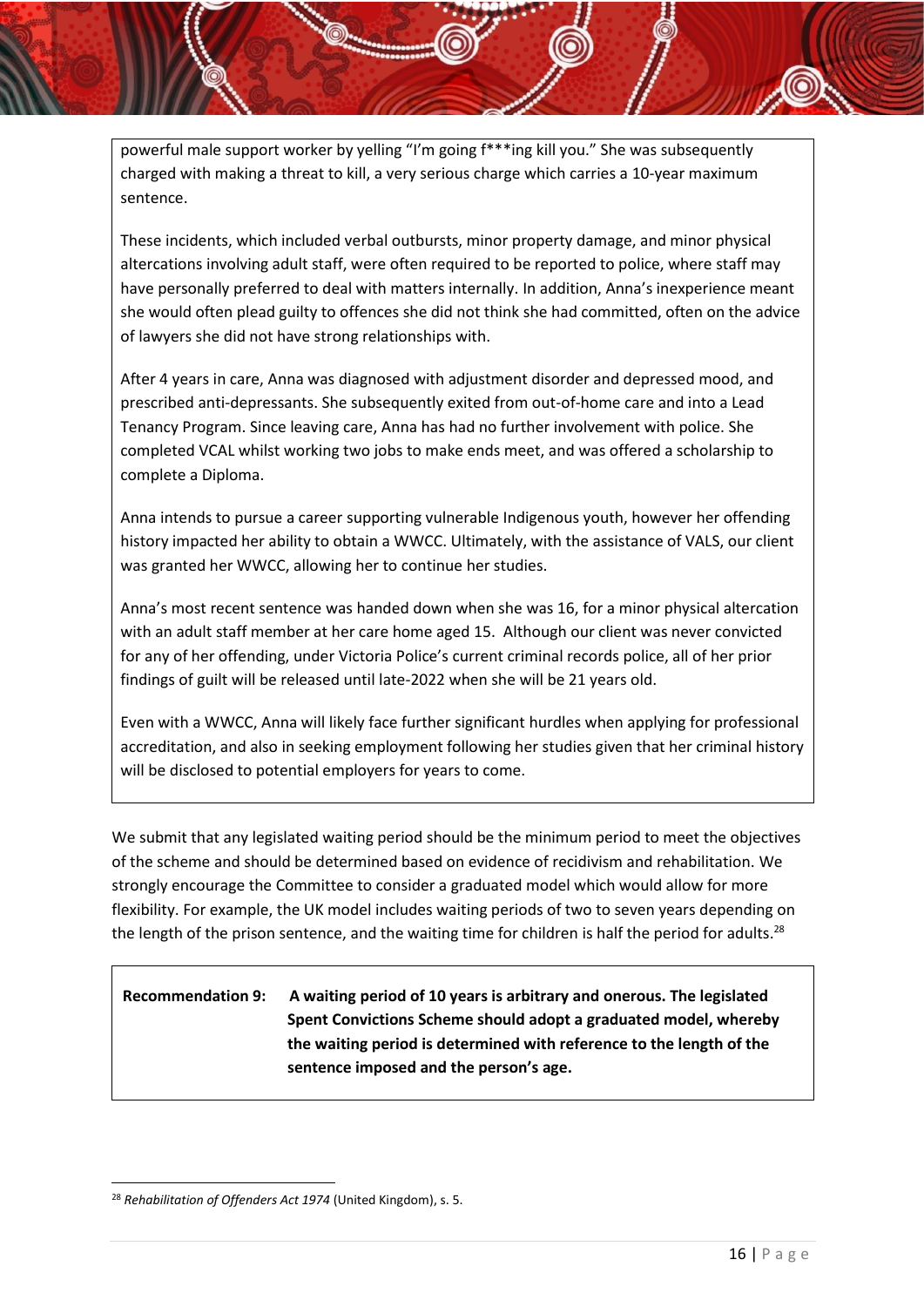**Recommendation 10: The same waiting period should apply for both children and young people to align with Victoria's dual-track system.** 

#### **4. THE EFFECT OF SUBSEQUENT CONVICTIONS DURING THE CRIME-FREE PERIOD**

In the majority of Spent Convictions Schemes, the "crime-free" period restarts if the individual commits another offence. While VALS acknowledges and supports the policy reasons for this aspect of a Spent Convictions Scheme, we strongly encourage the Committee to consider the discriminatory impact for Aboriginal people if the threshold for restarting the waiting period is set too low.

In the Draft Bill, the waiting period will re-start if an individual commits an offence that is not a minor offence.<sup>29</sup> Minor offence is defined as an offence where, on conviction, the offender is discharged without penalty or the only penalty imposed (disregarding the loss of any demerit points) is a fine not exceeding \$500 or an undertaking, so long as the payment that the offender undertakes to pay does not exceed \$500.<sup>30</sup> In the case of children, minor offence also includes an offence for which the young person is convicted and placed on a probation order or a youth justice supervision order.<sup>31</sup>

While VALS acknowledges that under the Draft Bill the waiting period only restarts if the person is convicted (i.e. an infringement offence or a finding of guilt without recording a conviction will not restart the waiting period), we are concerned that the threshold of a \$500 fine is too low and that this will have a discriminatory impact on Aboriginal peoples. For example, a conviction for low-level offences such as public nuisance crimes (drunk in public, drunk and disorderly, begging, obstruction of footpaths obscene language) or survival crimes such as low-level shop lifting would restart the waiting period.

The evidence is clear in demonstrating that Aboriginal people are over-policed as offenders and are disproportionality targeted, charged and convicted of low-level crimes.<sup>32</sup> Accordingly, we support the recommendation of Fitzroy Legal Service that the definition of "minor offence" under the Draft Bill should be much broader and any definition should be consistent with a framework for this scheme that centres on fairness and rehabilitation.

**Recommendation 11: For the purposes of the waiting period, the definition of "minor offence" should be much broader and any definition should be consistent with a framework for this scheme that centres on fairness and rehabilitation.** 

<sup>29</sup> *Spent Convictions Bill 2019*, s. 5.

<sup>30</sup> Spent Convictions Bill 2019, s. 3.

 $31$  Ibid.

<sup>32</sup> For a recent summary of research on over-policing of Aboriginal peoples, see The Law Council, *The Justice Project: Final Report – Part I (Aboriginal and Torres Strait Islander Peoples*), pp. 65-70.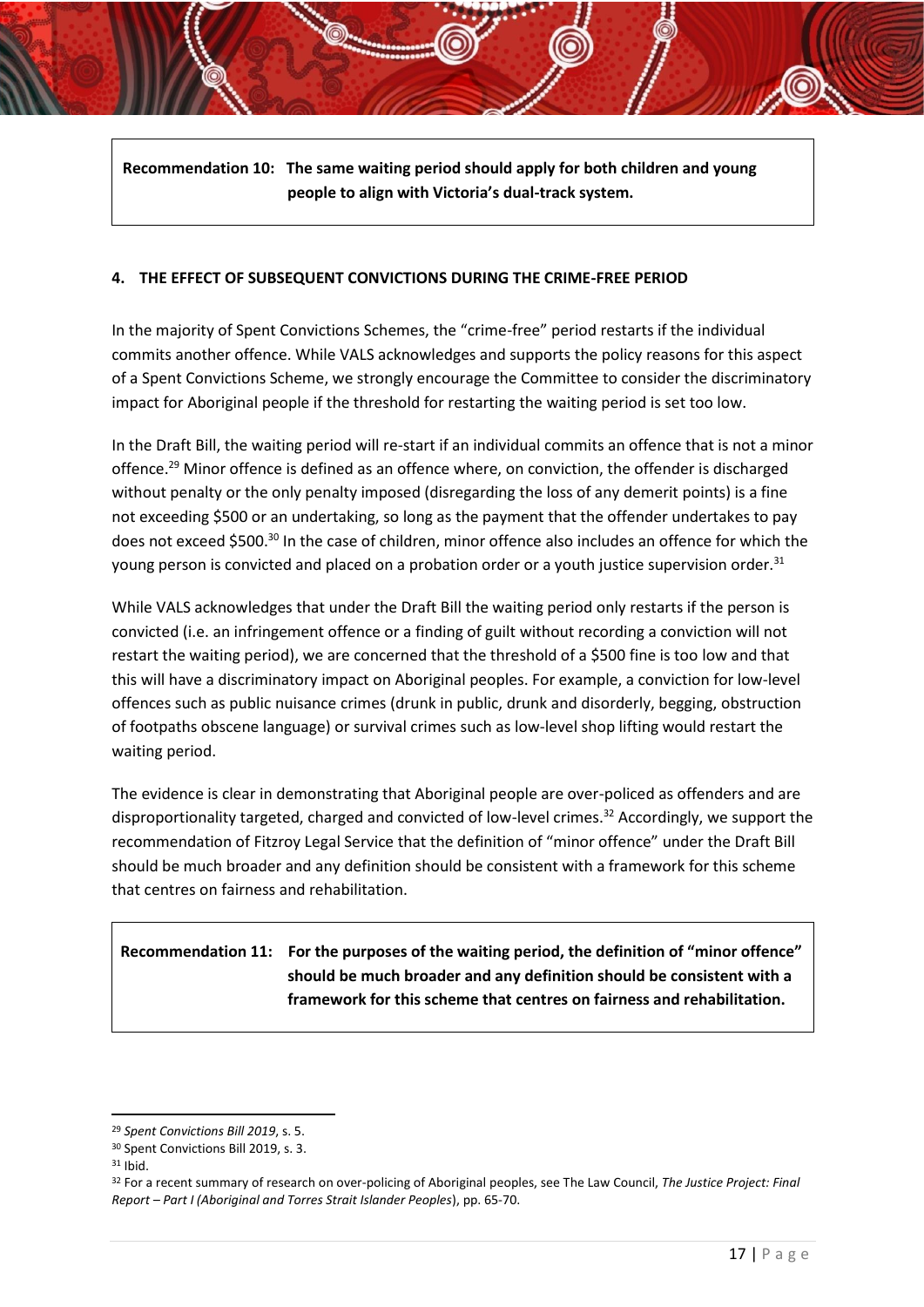## **5. THE CONSEQUENCES OF A CONVICTION BECOMING SPENT**

Under the Draft Bill, the effect of a conviction becoming spent is:

- The person is not required to disclose information about the spent conviction to any person
- The conviction is not included in the person's criminal history
- The conviction is not relevant in relation to a person's character or fitness (however expressed). 33

VALS supports this approach. We note that the Committee may wish to further consider whether exceptions should apply for particular professions, however any such exceptions would need to be consistent with the *Equal Opportunity Act 2010* (Vic) which we believe should be amended to prevent discrimination in employment on the basis of irrelevant criminal records.

**Recommendation 12: The effect of a spent conviction should be that a person is regarded and treated as though they have not committed, been charged with, prosecuted for, convicted of, nor sentenced for that charge. As such:** 

- they are not required to disclose that spent conviction;
- **questions of a person's criminal history shall not include that spent conviction; and**
- **questions of character or fitness shall not permit reference or consideration of that spent conviction.**

## **6. OFFENCES AND PENALTIES FOR NON-COMPLIANCE WITH THE SCHEME**

The Draft Bill provides for the following offences: unlawful disclosure (50 penalty points); improperly obtaining information (50 penalty units); threat to disclose information (50 penalty units); taking into account a spent conviction for purposes not authorised under the Act (50 penalty units) and requiring a person to disclose a spent conviction as a condition of a contract or agreement (50 penalty units).<sup>34</sup>

The approach in the Draft Bill is in line with other jurisdictions in Australia which all include offences and penalties for non-compliance, ranging from 40 penalty units (NT) through to maximum of \$10,000 fine (SA) or 100 penalty units (QLD).

In order to ensure that the Scheme is effective, it is essential to include offences and penalties for non-compliance. VALS recommends that the penalty provisions should be sufficiently wide to cover media outlets who might otherwise be tempted to maliciously publish news stories containing details of spent convictions. VALS notes that the current penalty of 50 penalty units may not be high

<sup>33</sup> *Spent Convictions Bill 2019*, s. 10.

 $34$  Ibid., ss.  $11 - 13$ .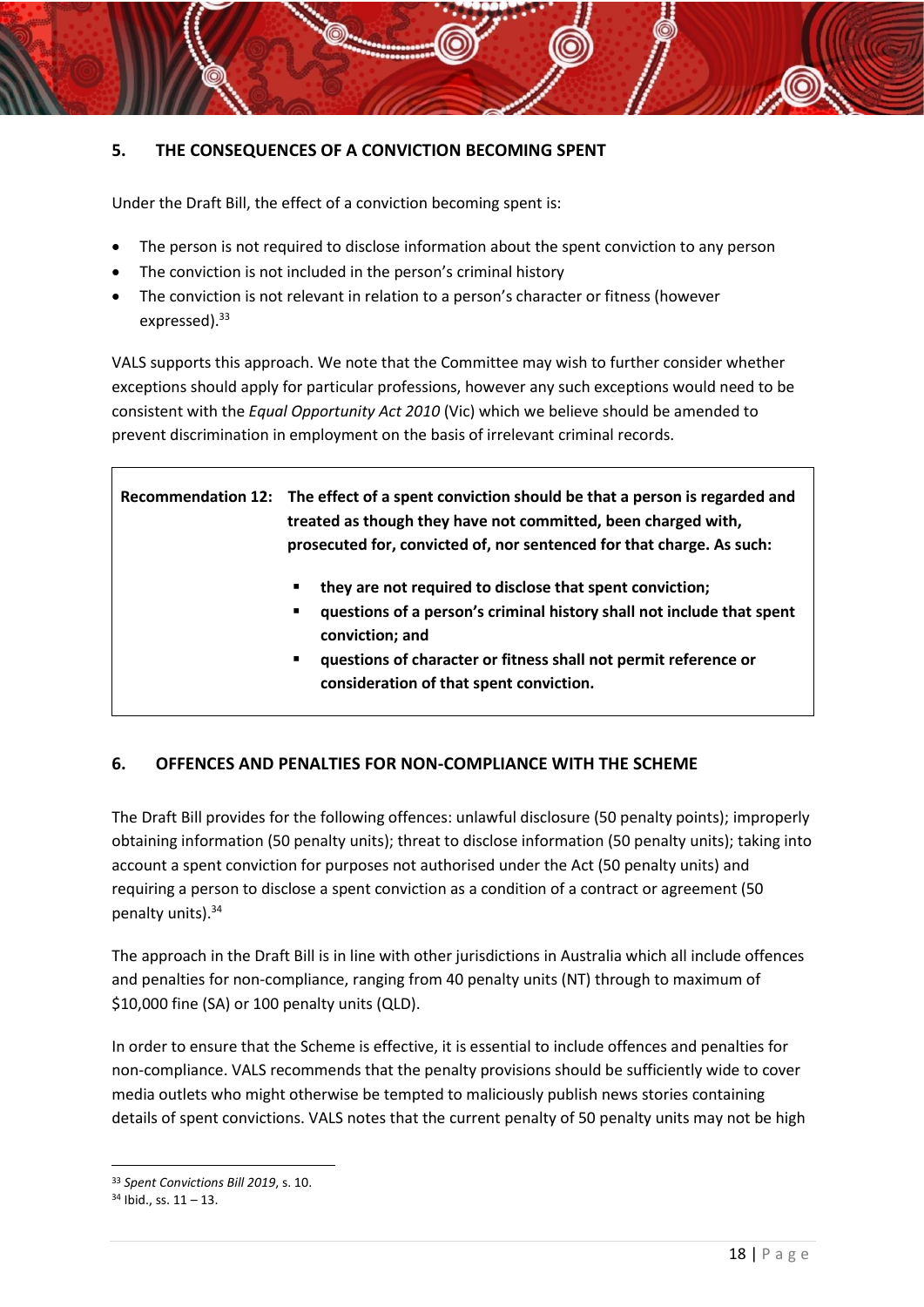enough to deter larger media outlets or corporations from publishing details of spent convictions where they consider the risk is outweighed by the potential for bold headlines and notoriety.

VALS recommends further consideration be given to deterring individuals from publishing information on their social media accounts about the spent convictions other people, given the huge detriment to a person's reputation and employment that can occur when such information can be rapidly re-published and shared on social media.

**Recommendation 13: The legislated Spent Convictions Scheme should designate the following offences:**

- **unlawful disclosures;**
- improperly obtaining information;
- **threat to disclose information;**
- taking into account a spent conviction for purposes not authorised;
- **requiring a person to disclose a spent conviction as a condition of a contract or agreement.**

**Recommendation 14: Penalties for offences should apply to public entities, media outlets and individuals, and be sufficiently high to ensure the desired deterrent effect.** 

#### **7. INTERACTION BETWEEN A VICTORIAN SCHEME AND OTHER JURISDICTIONS**

We support the approach in the Draft Bill at section 6 regarding cross-jurisdictional convictions.

**Recommendation 15: Cross-jurisdictional convictions should be capable of becoming spent where they meet the threshold under the Victorian Scheme, or if they already qualify under the Scheme in the relevant jurisdiction.** 

#### **9. THE INTERACTION BETWEEN ANY PROPOSED SCHEME AND OTHER LEGISLATION**

## **9.1 Proposal for reforms to the Equal Opportunity Act 2010 (Vic) to prevent discrimination on the basis of criminal records**

VALS strongly endorses the recommendations from the Criminal Records Discrimination Project regarding amendment of the *Equal Opportunity Act 2010* (Vic) ('**the EOA**').<sup>35</sup>

<sup>35</sup> Woor-Dungin, *[Criminal Record Discrimination Project: Submission to Aboriginal Justice Forum 49 Swan](https://cij.org.au/cms/wp-content/uploads/2018/08/aboriginal-justice-forum.pdf) Hill*, December 2017, Recommendations 9 and 10, p. 39-40.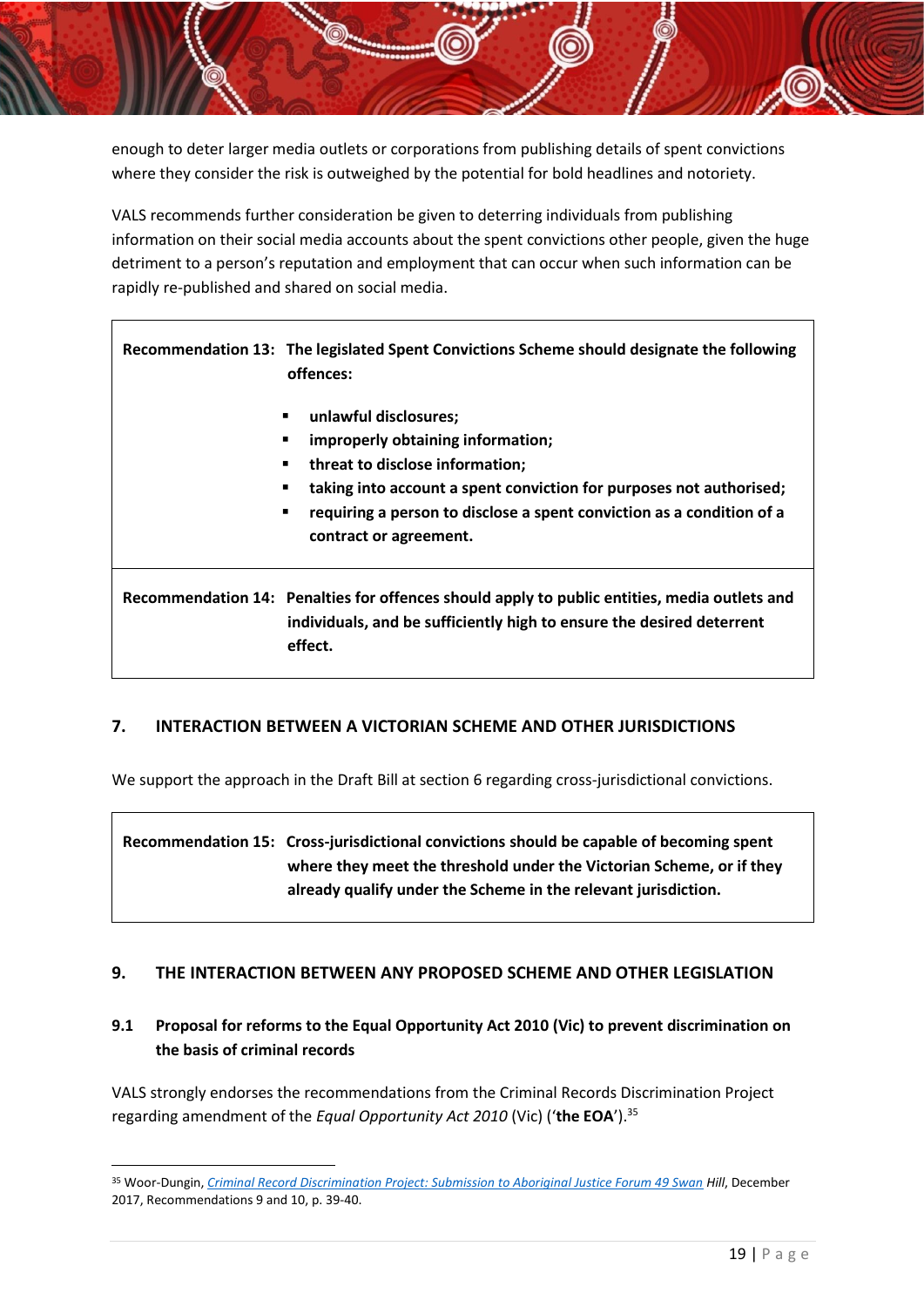We note and commend the detailed community consultation carried out by Woor Dungin with Aboriginal communities across Victoria with respect to the effects of discrimination on the basis of criminal records and the proposed reforms. As demonstrated by the case studies detailed in VALS' submission, the Civil Law and Human Rights Division of VALS regularly assists clients who experience discrimination and the impact of criminal records across all aspects of their lives, in particular the impact on kinship care and employment.

|  | Recommendation 16: The Equal Opportunity Act 2010 (Vic) should be amended to prohibit<br>discrimination on the basis of an irrelevant criminal record and spent<br>conviction. The protections under the Act should cover employment,<br>education and learning, housing, buying things, access to services and<br>public places, being a member of a club or association and government<br>programs. |
|--|-------------------------------------------------------------------------------------------------------------------------------------------------------------------------------------------------------------------------------------------------------------------------------------------------------------------------------------------------------------------------------------------------------|
|  | Recommendation 18: There should be limited exceptions to the proposed anti-discrimination<br>protections. These exceptions would make it lawful to discriminate<br>against someone with a criminal record in the context of employment<br>only if:                                                                                                                                                    |
|  | The person's criminal record would make it impossible for them to<br>fulfil the inherent requirements of the work; or                                                                                                                                                                                                                                                                                 |
|  | The employment involved working with vulnerable persons,<br>٠<br>including children, elderly people, people with physical or<br>intellectual disabilities or mental illness.                                                                                                                                                                                                                          |
|  | A balanced approach is required to address these issues and exceptions<br>should be carefully drafted. The risk posed by a kinship carer with a<br>criminal record needs to be appropriately weighted, and balanced with<br>the significant risk to a child of growing up without an Aboriginal family.                                                                                               |

#### **9.2 Proposal for reforms to the** *Assisted Reproductive Treatment Act 2008* **(Vic)**

The *Assisted Reproductive Treatment Act 2008* (Vic) includes a presumption against treatment where a criminal record check shows that a person has had charges proven against them for specified sexual and violent offences.<sup>36</sup> This decision can be reviewed by an application to the Patient Review Panel.<sup>37</sup> When deciding on an application for the review the Patient Review Panel must consider the guiding principles set out in section 5 of the Act, along with whether the treatment procedure would

 $\overline{a}$ 

<sup>36</sup> Assisted Reproductive Treatment Act 2008 (Vic), s. 14.

 $37$  Ibid., s  $15(1)(a)$ .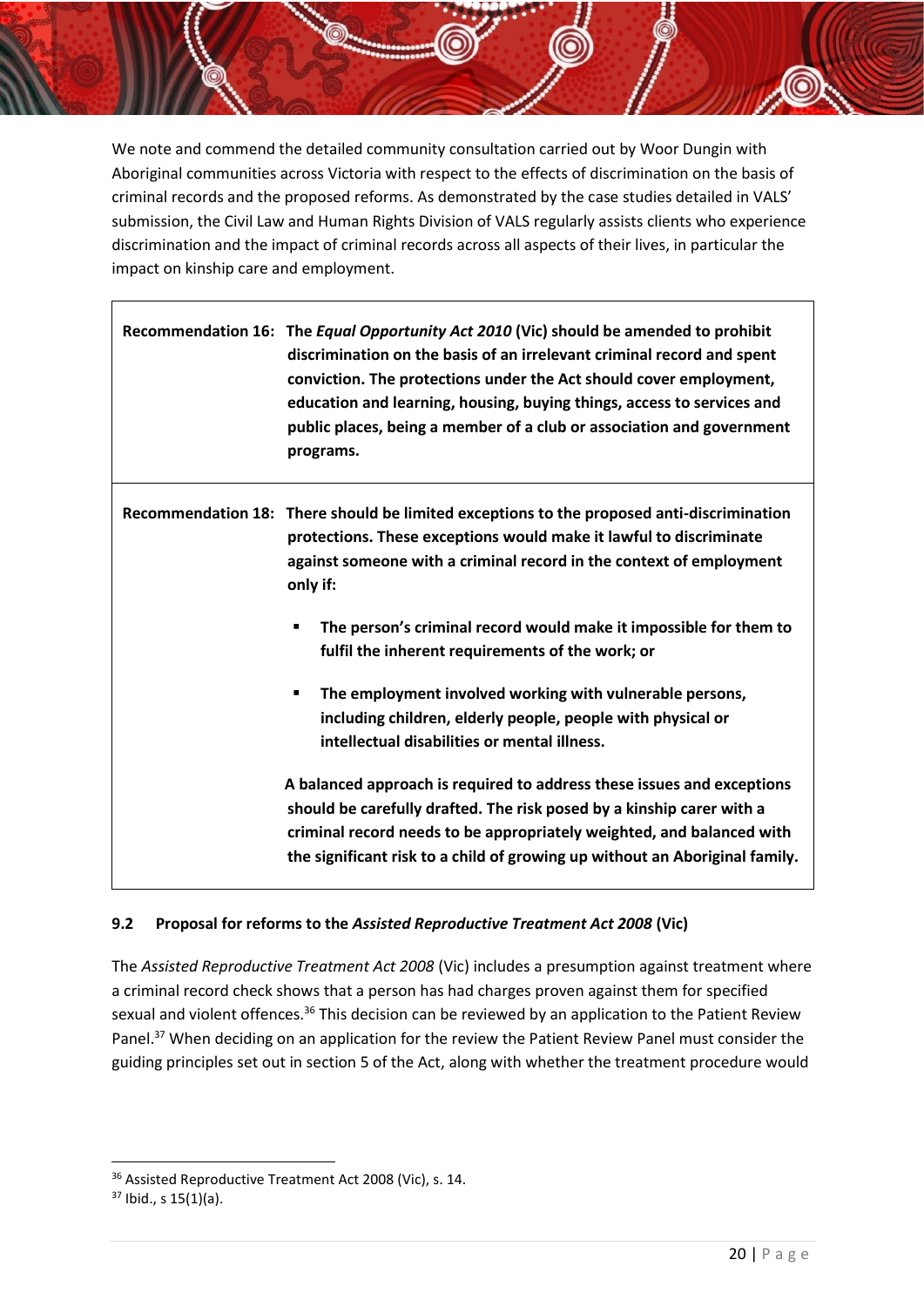be for a therapeutic goal and is consistent with the best interests of a child who would be born as a result of the treatment procedure.<sup>38</sup>

We recommend, that similarly to the WWCC scheme, that spent convictions should not disclosed for the purposes of this application, except for the sexual and violent offences which are referred to in section 14(1)(a), which trigger the presumption against treatment.

We also note that consideration should be given to amending section 15 (3) to state that the Patient Review Panel should take into the account the fact that the convictions have been spent. In addition, an amendment could be made to the guiding principles in section 5(e) to state that persons seeking to undergo treatment procedures must not be discriminated against on the basis of their criminal record (as part of the amendments to the *Equal Opportunity Act 2010* (Vic).

# **Recommendation 17: Further consideration of the presumptions against treatment and the guiding principles of the** *Assisted Reproductive Treatment Act 2008* **(Vic) is warranted, to ensure discrimination on the basis of an irrelevant criminal record or spent conviction does not occur.**

#### **9.3 Proposal for reforms to the Working With Children Check Scheme**

The **WWCC** scheme is an important aspect of Victoria's Child Protection framework. The purpose of the scheme is to '[protect] children from sexual or physical harm by ensuring that people who work with, or care for, them are subject to a screening process.<sup>'39</sup> The paramount consideration when deciding whether a person should be granted a WWCC and for any other decision in respect of the scheme is 'the protection of children from sexual and physical harm.'<sup>40</sup>

In VALS' experience, more and more employers and educational institutions are insisting that employees and students obtain WWCCs, including when the relevant employment or study will not involve any direct interaction with children. As some of the case studies above have highlighted, this can create significant issues for people with criminal history, by preventing them from moving forward with their education or employment, due to the shame and difficulty of re-visiting past offending and the traumatic circumstances that often surround this offending.

Notably, when deciding whether to grant a positive WWCC, the WWCC unit within the Department of Justice can consider a person's entire criminal history, including all convictions, findings of guilt and charges (concluded, pending or withdrawn) from all periods in the applicant's life.<sup>41</sup> To this end, the WWCC unit is empowered to obtain a police record check on the applicant and to make enquiries with other agencies and non-governmental bodies.<sup>42</sup>

<sup>&</sup>lt;sup>38</sup> Ibid., s 15(3).

<sup>39</sup> *Working with Children Act 2005*, s 1(1).

<sup>40</sup> Ibid, s 1A.

<sup>41</sup> See, for example, Ibid., ss 12-14.

<sup>42</sup> Ibid., s 11.